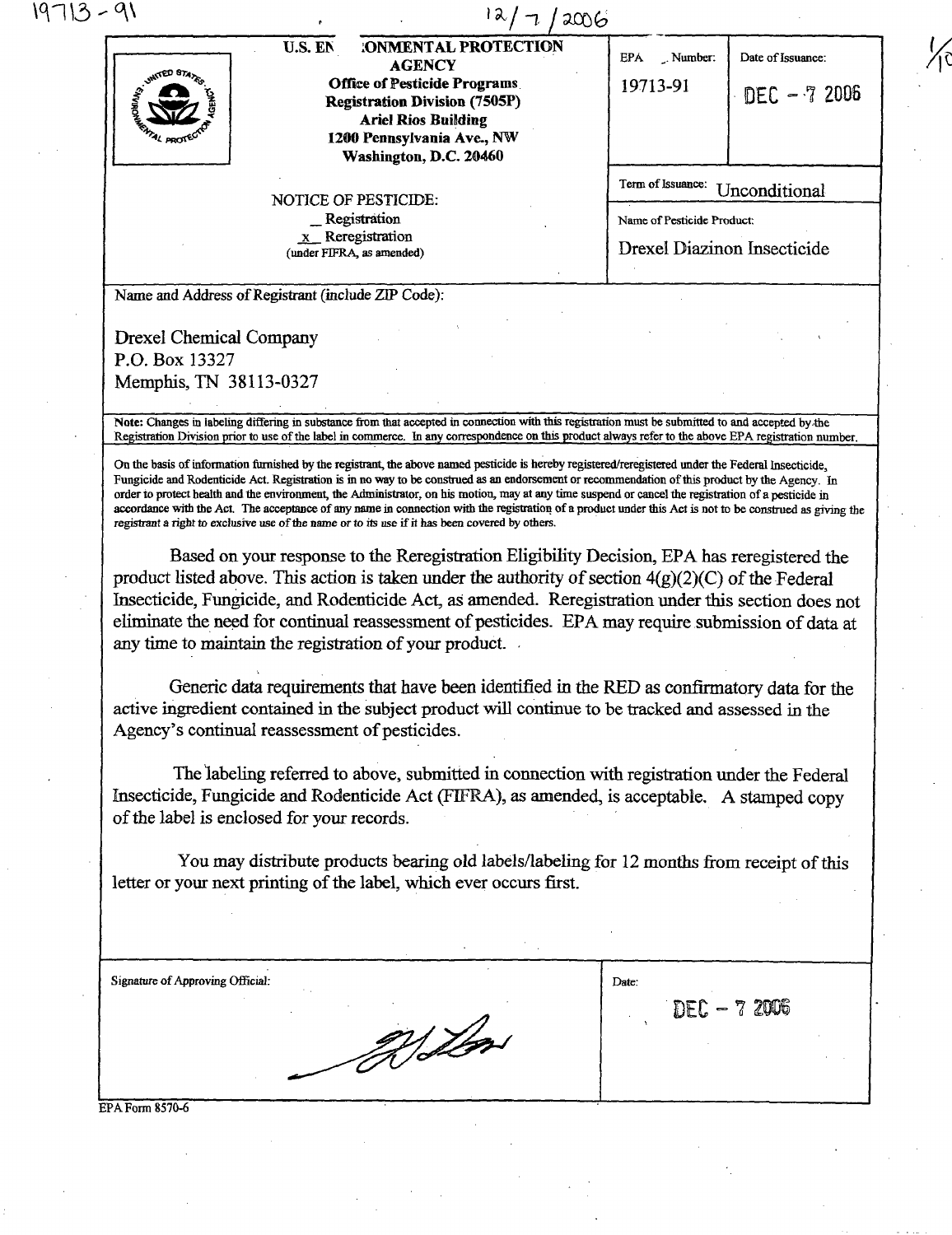# **RESTRICTED USE PESTICIDE**

Due to Avian and Aquatic Toxicity

For retail sale to and use by certified applicators or persons under their direct supervision and only for those uses covered by the certified applicator's certification.



**Insecticide** 

For control of certain insects on Fruits, Nuts', Vegetables, Field crops and Ornamentals grown outdoors in nurseries.

## ACTIVE INGREDIENT:

|                                  | 48.2% |
|----------------------------------|-------|
| <b>OTHER INGREDIENTS*:</b> 51.8% |       |
|                                  |       |

'Contains xylene range aromatic solvent. This product contains 4 pounds diazinon per gallon.

KEEP OUT OF REACH OF CHILDREN **CAUTION** 

See FIRST AID Below

SHAKE WELL BEFORE USING

EPA Reg. No. 19713-91 EPA Est. No. 19713-GA-1

Net Contents:

#### IF SWALLOWED:

• Call a poison control center or doctor immediately for treatment advice. • Do not give any liquid to the person

• Do not induce vomiting unless told to do so by a poison control center or doctor.

FIRST AID

• Do not give anything by mouth to an unconscious or convulsing person.

IF IN EYES:

• Hold eye open and rinse slowly and gently with water for 15 to 20 minutes. • Remove contact lenses, if present, after the nrst 5 minutes, then continue rinsing eye.

#### IF ON SKIN OR CLOTHING:

• Take off contaminated clothing.

• Rinse skin immediately witll plenty of water for 15 to 20 minutes.

Call a poison control center or doctor for treatment advice. Have the product container or label with you when calling a poison control center or doctor, or going for treatment. For information on this pesticide product (including heatth concems. medical emergencies or pesticide incidents), call the National Pesticide Telecommunications Network at 1-800-858-7378.

NOTE TO PHYSICIAN: This product contains diazinon, an organophosphate that inhibits cholinesterase. II symptoms of cholinesterase inhibition are present, atropine sulfate by injection is antidotal. 2-PAM is also antidotal, but should be administered only in conjunction with atropine.

Contains petroleum distillates (xylene range aromatic solvent), May pose an aspiration pneumonia hazard.

## PRECAUTIONARY STATEMENTS Hazards to Humans and Domestic Animals

CAUTION: Harmful if swallowed, or absorbed through skin. Causes moderate eye irritation. Avoid contact with skin, eyes and clothin'g. Avoid contamination of food and feed. Food utensils, such as teaspoons or measuring cups, must not be used for food purposes after use in measuring pesticides. Keep out of reach of domestic animals. Do not use on humans or pets. Do not contaminate ornamental fish ponds. Be sure to read and follow "WORK SAFETY RULES" and Worker Protection precautions appearing in this booklet.

#### PERSONAL PROTECTIVE EQUIPMENT (PPE)

Some' materials that are chemical-resistant to this product are listed below. If you want more options, follow the instructions for category F on an EPA chemical-resistance category selection *chart.* Follow manufacturer's instructions for cleaning/maintaining PPE. If no such instructions for washables, use detergent and hot water. Keep and wash PPE separately from ather laundry.

Mixers, loaders, applicators, and other handlers using engineering controls must wear: Long-sleeved shirt and long pants,. chemicalresistant gloves such as barrier laminate, butyl rubber > 14 mils., nitrile rubber > 14 mils., or Viton > 14 mils. if mixing or loading, chemicalresistant apron if mixing or loading, and shoes plus socks. See engineering controls for additional requirements.

Handlers performing tasks, such as cleaning equipment or spill clean-up, for which engineering controls are not feasible must wear: Coveralls over long-sleeved shirt and long pants, chemicalresistant gloves, chemical-resistant footwear plus socks, chemicalresistant apron if exposed to the concentrate, and a respiratar with an organic·vapor removing cartridge with a prefilter approved for pesticides (MSHAINIOSH approval number prefix TC-23C), or a canister approved for pesticide's (MSHA/NIOSH approval number prefix TC-14G), ar a NIOSH-approved respirator with an organic vapor (OV) cartridge or canister with an R or P or HE prefilter.

Follow manufacturer's instructions for cleaning/maintaining PPE. If no such instructions for washables exist, use detergent and hot water. Keep and wash PPE separately from other laundry,

Discard clathing and other absorbent materials that have been drenched or heavily contaminated with this praduct's concentrate. Do not reuse them,



91SP-1206 Pending (R'ED) DIAZINON INSECTICIDE Page 1 of 6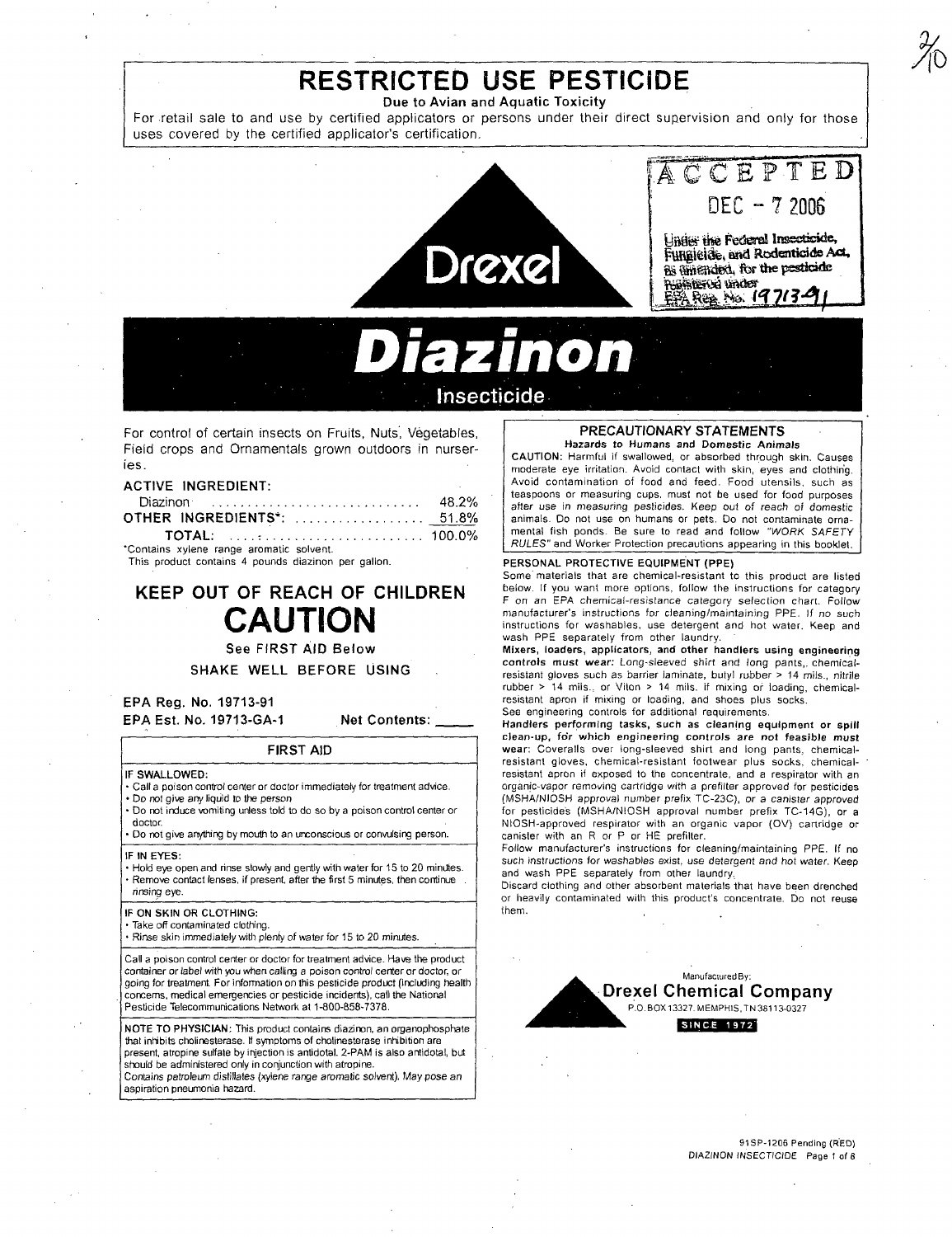#### **ENGINEERING CONTROLS**

Mixers and loaders must use a closed system that meets the requirements listed in the Worker Protection Standard (WPS) for Agricultural Pesticides that provides dermal and inhalation protection [40 CFR 170.240(d)(4)]. and must:

1) Wear the PPE required for mixers/loaders using engineering controls.

- 2) Wear protective eyewear, if the system operates under pres**sure.**
- 3) Be provided and must have immediately available for use in an emergency, such as a broken package, spill, or equipment breakdown, chemical-resistant footwear and the respirator specified for handlers not using engineering controls.

Applicators using motorized ground equipment and flaggers supporting aerial applications to lettuce must use an enclosed cab that meets the definition in the WPS for Agricultural Pesticides [40 CFR 170.240(d)(5)] for dermal protection. In addition, applicators must:

- 1) Wear the PPE required in the PPE section of this labeling for handlers using engineering controls.
- 2) Either wear the respirator specified tor handlers not using engineering controls or use an enclosed cab that is declared in writing by the manufacturer or by a government agency to provide at least as much respiratory protection as the respirator specified for handlers not using engineering controls.
- 3) Be provided, and have immediately available for use in an emergency when they must exit the cab in the treated area; coveralls, chemical-resistant footwear and - if not already using one - the respirator specified for handlers not using engineering controls.
- Take off any PPE that was worn in the treated area before reentering the cab.

5) Store all such PPE in a chemical-resistant container, such as a

plastic bag, to prevent contamination of the inside of the cab. EXCEPTION: For applications to Apples and Lettuce, see directions for use for a special exception to these engineering controls requirements.

Pilots must use an enclosed cockpit in a manner that meets the requirements listed in the WPS for agricultural pesticides [40 CFR 170.240(d)(6)]. When entering or leaving an aircraft contaminated with pesticide residues. pilots must wear chemical-resistant gloves and must store used gloves in a chemical-resistant container, such as a plastic bag, to prevent contamination of the inside of the cockpit.

Note: Aerial applications are permitted only on lettuce.

## **USER SAFETY RECOMMENDATIONS**

Users should: 1) Wash hands before eating, drinking, chewing gum, using tobacco or using the toilet. 2) Remove clothing/PPE immedi ately if pesticide gets inside. Then wash thoroughly and put on clean clothing. 3) Remove PPE immediately after handling this product. Wash the outside of gloves before removing. As soon as possible, wash thoroughly and change into clean clohting.

#### ENVIRONMENTAL HAZARDS

This product is highly toxic to birds, fish and other wildlife. Birds, especially waterfowl, feeding or drinking on treated areas may be killed. Do not exceed maximum permitted label rates. Rates above those recommended significantly increase potential hazards to birds, especially waterfowl. Keep out of lakes, streams, ponds, tidal marshes and estuaries. Do not apply directly to water, to areas where surface water is present or to intertidal areas below the mean high water mark. Drift and runoff may be' hazardous to aquatic organisms in neighboring areas. Shrimp and crab may be killed at application rates recommended on this label. Do not apply where fish, shrimp, crab and other aquatic life are important resources. Do not contaminate water by cleaning of equipment or disposal of equipment wash water. This pesticide is highly toxic to bees exposed to direct treatment or to residues on blooming crops or weeds. Do not apply this pesticide or allow it to drift to blooming crops or weeds if bees are visiting the treatment area.

#### PHYSICAL OR CHEMICAL HAZARDS

Combustible. Do not use, pour, spill or store near heat or open flame. GENERAL INFORMATION

DIAZINON Insecticide is an emulsifiable solution which, when diluted with water according to the directions, is intended for the control of insect pests of agricultural crops and other plants. Do not use in greenhouses. Do not use in barns or dwellings. Do not use on livestock. In :'DiRECTIONS FOR USE" which follows, best control is obtained when application is made at firsl sign of pests. Application should be repeated only as directed to maintain control.

## WORK SAFETY RULES

REPEATED EXPOSURES TO CHOLINESTERASE INHIBITORS SUCH AS ARE CONTAINED IN THIS PRODUCT MAY, WITHOUT WARNING, CAUSE PROLONGED SUSCEPTIBILITY TO VERY SMALL DOSES OF ANY CHO-LINESTERASE INHIBITOR.

When handling this product, do not rub eyes or mouth with hands. If you feel sick in any way, STOP work and get help right away. See "F/RST AID" section of this label.

Note: The CA Department of Agriculture has set a 5-day re-entry period for this product on Peaches and Nectarines. Five days should elapse between the time of application and the time a worker may enter the field to engage in any activity requiring substantial contact with treated foliage. When a mixture of two or more organophosphate pesticides are applied in combination, the interval should be prolonged by adding to the largest applicable interval an additional 50% of that interval.

#### MIXING PROCEDURES

Thoroughly clean spray equipment before using this product. Prepare only the amount of spray mixture needed for the immediate application. Vigorous agitation is necessary for proper dispersal of this product. Maintain maximum agitation throughout the spraying operation. Do not let the spray mixture stand in the spray tank overnight. Flush the spray equipment thoroughly following each use.

THIS PRODUCT ALONE - Add half of the required amount of water to the mix tank. With the agitator running, add this product to the tank. Continue agitation while adding the remainder of the water. Begin application of the solution after this product has completely dispersed into the mix water. Maintain agitation until all of the mixture has been applied:

THIS PRODUCT IN TANK-MIXTURES - Note: Do not mix this product with any formulation of Caplan or Caplec® because crop injury may occur. This product is compatible with most insecticide and fungicide products; however, physical compatibility with tank-mix partners should be tested before use. Using a quart jar, 'add the proportionate amounts of each product to 1 quart of water. Add wettable powders and waterdispersible granular products first, then liquid flowables, and emulsifiable concentrates last. After thoroughly mixing, let stand for at least 5 minutes. If the combination remains mixed or can be readily remixed, the products are compatible.

.<br>Once compatibility has been proven, add half of the required amount of water to the mix tank. Start the agitator running before adding any tankmix partners. Add tank-mix partners in this order: all products in water- . soluble packaging, wettable powders, wettable granules (dry fiowables) 'Iiquid flowables, liquids and emulsifiable concentrates. Always allow each tank-mix partner to fully disperse before adding the next product. Maintain sufficient agitation while adding the remainder of the water and until all of the mixture has been applied.

When using this product in tank-mixture, -observe all directions for use, crop/sites. use rates, dilution ratios, precautions, and limitations which appear on the tank-mix product's label. Confirm that the tank-mixture is safe to the crop by spraying a small area first and evaluating crop safety after an appropriate period. Do not treat larger areas until crop safety has been confirmed.

## DIRECTIONS FOR USE

RESTRICTED USE PESTICIDE

It is a violation of Federal Law to use this product in a manner inconsistent with its labeling. REFORMULATION OR REPACKAGING OF THIS PROD-UCT IS PROHIBITED. To avoid spray drift, do not apply under windy conditions. Avoid spray overlap, since crop or plant injury may result. Do not apply this product in a way that will contact workers or other persons,<br>either directly or through drift. Only protected handlers may be in the area during application. For any requirements specific to your State or Tribe, consult the agency responsible for pesticide regulation.

#### **AGRICULTURAL USE REQUIREMENTS**

Use this product only in accordance with its labeling and with the Worker Protection Standard (WPS), 40 CFR Part 170. This standard contains requirements for the protection of agricultural workers on farms. forests, nurseries, greenhouses and handlers of agricultural pesticides. It contains requirements for training, decontamination, notification and emergency assistance. It also contains specific instructions and exceptions pertaining to the statements on this label about personal protective equipment (PPE), notification to worker, and restricted entry interval (REI). The requirements in this box only apply to uses of this product that are covered by the WPS.

Do not enter or allow worker entry into treated areas during the REI. The REI for each crop is listed in the directions for use associated with each crop. EXCEPTION: If the product is soil-injected or soil incorporated, the WPS, under certain circumstances, allows workers to enter the treated area if there will be no contact with anything that has been treated. PPE required for early entry into treated areas that is permitted under the WPS and that involves contact with anything that has been treated, such as plants, soil or water is: Coveralls worn over long-sleeve shirt and long pants, chemical-resistant gloves made of any waterproof material, chemical-resistant footwear plus socks, and chemical-resistant headgear, if overhead exposures.

Notify workers of the application by warning them orally and by posting warning signs at entrances to treated areas.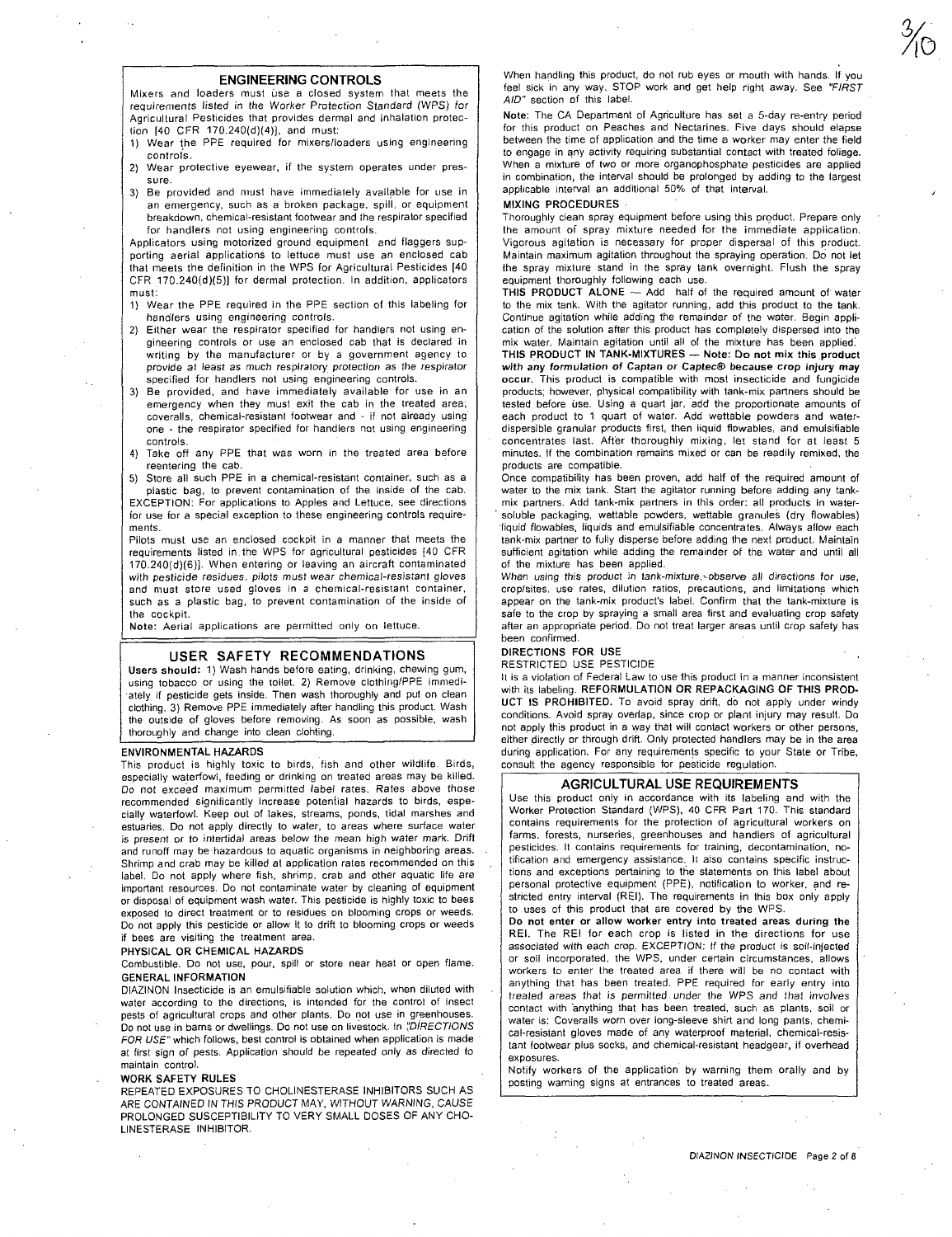FAILURE TO FOLLOW T'HE DIRECTIONS FOR USE AND PRECAU-TIONS ON THIS LABEL MAY RESULT IN POOR INSECT CONTROL, CROP INJURY OR ILLEGAL RESIDUES.

## SPRAY EQUIPMENT

Applications of this product using sufficient water volume to provide thorough and uniform coverage generally provide the· most effective pest control. To avoid spray drift, do not apply when conditions favor drift from beyond the target area. Avoid overlap because crop injury may occur. Equip sprayers with nozzles that provide accurate and uniform application. Be certain that nozzles are the same size and uniformly spaced across the boom. Calibrate sprayer before use. For more information on spray equipment and calibration, consult sprayer manufacturers and state recommendations. For specific local directions and spray schedules, consult your local or state agricultural authorities.

## AERIAL APPLICATION

Aerial applications are. permitted only in Lettuce.

Avoid application when uniform coverage will not result or when excessive spray drift may occur. Do not allow product to contact animals or unprotected persons,

#### **CHEMIGATION**

#### Application Through an Irrigation System

This product may be applied alone or in combination with other pesticides registered for application through sprinkler, including center pivot, lateral move, end tour side (wheel) roll, traveler, big gun, solid set or hand move, or drip (trickle) irrigation systems (including surface and subsurface). Do not apply this product through any other type of irrigation system. To ensure compatibility, pour the products into a small container of water in the correct proportions. After thorough mixing. let stand for 5 minutes, If the combination remains mixed or can be remixed readily, the mixture is' compatible, Crop injury, lack of effectiveness or illegal pesticide residues in the crop can result from non-uniform distribution of treated water. If you have questions about calibration, you should contact State Extension Service Specialists, equipment manufacturers or other experts. Do not connect the irrigation system used for pesticide application to a public water system unless the pesticide label-prescribed safety devices for public water systems are in place, A person knowledgeable of the chemigation system and responsible for its operation, or under the supervision of the responsible person, shall shut the system down and make necessary adjustments, if the need arises.

## Chemigation System Connected to Public Water Systems

- 1, Public water system means a system for the provision to the public of piped water for human consumption if such system has at least 15 service connections or regularly serves an average of at least 25 individuals daily at least 60 days out of the year,
- 2. Chemigation systems connected to public water systems must contain a functional, reduced-pressure zone, backflow preventer (RPZ) or the functional equivalent in the water supply line upstream from the point of pesticide introduction. As an option to the RPZ, the water from the public water system should be discharged into a reservoir tank prior to pesticide introduction, There shall be a complete physical break (air gap) between the outlet end of the fill pipe and the top or overflow rim of the reservoir tank of at least twice the inside diameter of the fill pipe.

#### Sprinkler and Drip (Trickle) Chemigation

- 1. The system must contain a functional check valve, a vacuum relief valve and low pressure drain appropriately located on the irrigation pipeline to prevent water source contamination from backflow.
- 2. The pesticide injection pipeline must contain a functional, automatic, quick-closing check valve to prevent the flow of fluid back toward the injection pump,
- 3. The pesticide injection pipeline must also contain a functional, normally closed, solenoid-operated valve located on the intake side of the injection pump and connected to the system interlock to prevent fluid from being withdrawn from the supply tank when the irrigation system is either automatically or manually shut down.
- 4. The system must contain functional. interlocking controls to automatically shut off the pesticide injection pump when the water pump motor stops,
- 5. The irrigation line or water pump must include a functional pressure switch which will stop the water pump motor when the water pressure decreases to the point where pesticide distribution is adversely affected,
- 6, Systems must use a metering pump, such as a positive displacement injection pump (e.g., diaphragm pump) effectively designed and con-structed of materials that are compatible with pesticides and capable of being fitted with a system interlock.
- 7, Do not use sprinkler chemigation when wind speed favors drift beyond the area intended for treatment.

## Operating Instructions

- 1. Determine the ac'reage to be treated by the sprinkler system.
- 2. Measure the appropriate amount of this product needed to treat the acreage to be treated. Refer to the specific directions for use for the application rate and the amount of water per acre.
- 3. Add the pre-measured amount of this product to the chemigation system supply tank and dilute with water if needed. Proper agitation is needed if this product is tank-mixed with other pesticides registered for sprinkler or drip chemigation application to Cranberries.
- Start the irrigation system and bring the system up to full pressure, making certain that all sprinkler heads are functioning properly.
- 5, Engage the chemigation injection or venturi system to add this product to the irrigation lines.
- Continue to run irrigation system for a few minutes after supply tank is empty to allow material in the irrigation lines to reach the sprinkler heads furthest from the chemigation injection paint.

Note: When treatment with this product has been completed, further field irrigation over the treated area should be avoided for 48 hours to prevent washing the product off of the crop. Apply this product only in sufficient irrigation water to achieve thorough plant coverage. Excess water will wash the product from the plant, resulting in poor control. To avoid a hazard to animals, wells, or adjoining crops, do not allow irrigation water to coliect or runoff.

#### FRUIT AND NUT CROPS

This product may be applied using ground application equipment as specified in the following table. This table indicates the minimum amount of water that can be used for the various methods of application. The rate of this product for concentrated spray applied to Fruit trees by ground equipment is based on a dilute full cover spray applied with conventional ground equipment at a rate of *300* to *400* gal/ons of water per acre, The specific amount of product to be used appears under the separate directions for use for each crop, If the rate calls for 1 pint of this product in 100 gallons of water. this amounts to 3 to 4 pints of product per acre when applied at the usual dilute ground spray volumes of 300 to 400 gallons of water per acre. In no case should the amount of product used per acre exceed the maximum amount per acre per application that is<br>specified in the "TIMING/SPECIAL DIRECTIONS" for individual crops.

| Crops            | <b>Ground Application</b><br>Minimum Gals, per Acre |             |  |  |
|------------------|-----------------------------------------------------|-------------|--|--|
|                  | <b>Dilute</b>                                       | Concentrate |  |  |
| Aimonds*         | 100<br>$\pmb{\epsilon}$                             | 20          |  |  |
| Apricots         | 100                                                 | 20          |  |  |
| Blackberries**   | 100                                                 | 20          |  |  |
| <b>Bluebemes</b> | 100                                                 | 20.         |  |  |
| Boysenberries**  | 100                                                 | 20          |  |  |
| Chemes           | 100                                                 | $20 -$      |  |  |
| Cranberries      | 15                                                  |             |  |  |
| Dewberries**     | 100                                                 | 20          |  |  |
| Loganberries**   | 100                                                 | 20          |  |  |
| Nectarines       | 100                                                 | 20          |  |  |
| Peaches          | 100                                                 | 20          |  |  |
| Plums            | 100                                                 | 20          |  |  |
| Prunes           | 100                                                 | 20          |  |  |
| Raspberries**    | 100                                                 | 20          |  |  |
| Strawberries     | 100                                                 | 20          |  |  |

Observe stated time intervals between last application and harvest (PHI), as well as intervals between applications and total amount of product that can be applied per season.

| Crops                                                                                              | PHI (Days)          |  |
|----------------------------------------------------------------------------------------------------|---------------------|--|
| Almonds -                                                                                          | Dormant spray only. |  |
| Strawberries                                                                                       |                     |  |
| Blackberries, Blueberries, Boysenberries,<br>Cranberries, Dewberries, Loganberries,<br>Raspberries |                     |  |
| Apricots, Chemies, Nectarines, Peaches,<br>Plums, Prunes                                           | 21                  |  |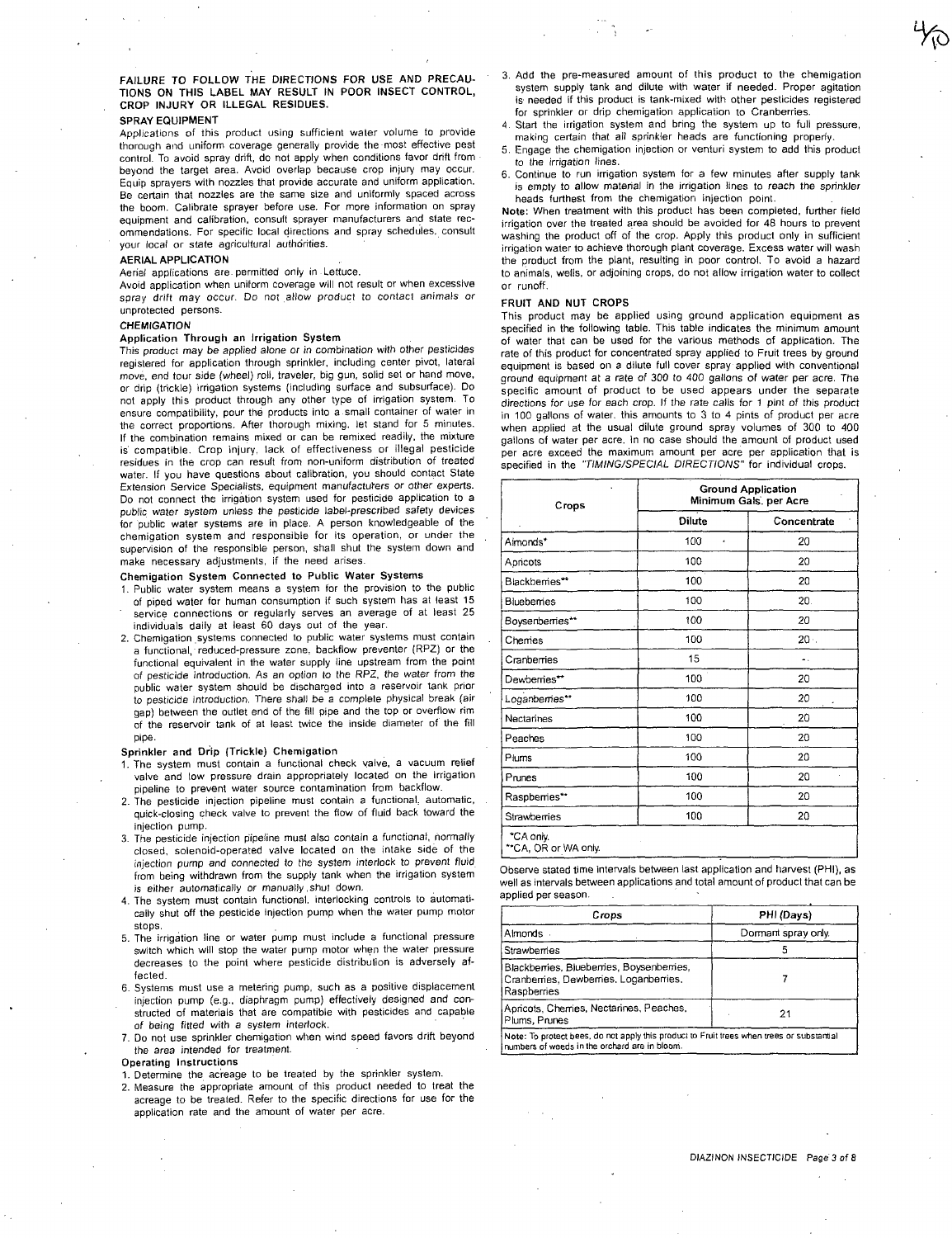| Crops                                                          | Pests                                                                                                                                                                                                                                                                                                                                                                                | Rate                                                             | Crops                                  | Pests                                                                                                                                                                                                                                                                                                                                                                                            | Rate                                  |  |
|----------------------------------------------------------------|--------------------------------------------------------------------------------------------------------------------------------------------------------------------------------------------------------------------------------------------------------------------------------------------------------------------------------------------------------------------------------------|------------------------------------------------------------------|----------------------------------------|--------------------------------------------------------------------------------------------------------------------------------------------------------------------------------------------------------------------------------------------------------------------------------------------------------------------------------------------------------------------------------------------------|---------------------------------------|--|
| Almonds<br>(CA only)                                           | Parlatoria scales, San Jose<br>scales                                                                                                                                                                                                                                                                                                                                                | 1 to 1.5 pts. $+ 2$ to 3<br>gals, dormant oil or 1 to            | Cherries<br>$(REI = 4 \text{ days})$   | Black cherry aphids                                                                                                                                                                                                                                                                                                                                                                              | 1 pt. in 100<br>gals. of water        |  |
| $(RE) = 7$ days)                                               |                                                                                                                                                                                                                                                                                                                                                                                      | 1.5 gals. superior type<br>oil in<br>100 gals. of water          |                                        | TIMING/SPECIAL DIRECTIONS: Apply as a cover spray<br>when Aphids appear.                                                                                                                                                                                                                                                                                                                         |                                       |  |
|                                                                | TIMING/SPECIAL DIRECTIONS: Apply as a dormant spray.<br>Do not apply more than 6 pts. of this product or 9 gals. of<br>oil per acre. Applications should be made every other year                                                                                                                                                                                                    |                                                                  |                                        | Cherry fruitflies                                                                                                                                                                                                                                                                                                                                                                                | 0.5 to 1 pt. in<br>100 gals. of water |  |
|                                                                | unless infestations can be controlled only with consecutive<br>annual treatments.                                                                                                                                                                                                                                                                                                    |                                                                  |                                        | TIMING/SPECIAL DIRECTIONS: Make application<br>beginning when adult Flies begin to emerge.                                                                                                                                                                                                                                                                                                       |                                       |  |
| Apricots<br>$(REI = 4 \text{ days})$                           | Aphids, Brown mites (Clover<br>mites), Olive scale crawlers, San<br>Jose scale crawlers, Twospotted                                                                                                                                                                                                                                                                                  | 1 pt. in 100<br>gals, of water                                   |                                        | Eyespotted bud moths, Fruit tree<br>leafrollers                                                                                                                                                                                                                                                                                                                                                  | 1 pt. in 100<br>gals. of water        |  |
|                                                                | spider mites<br>TIMING/SPECIAL DIRECTIONS: Apply when infestations                                                                                                                                                                                                                                                                                                                   |                                                                  |                                        | TIMING/SPECIAL DIRECTIONS: Apply as cover sprays<br>when infestations occur beginning at petal fall.                                                                                                                                                                                                                                                                                             |                                       |  |
|                                                                | occur.<br>Apricot mealybugs                                                                                                                                                                                                                                                                                                                                                          | 1 pt in 100                                                      |                                        | Leafhoppers                                                                                                                                                                                                                                                                                                                                                                                      | 1 pt. in 100<br>gals. of water        |  |
|                                                                |                                                                                                                                                                                                                                                                                                                                                                                      | gals. of water                                                   |                                        | TIMING/SPECIAL DIRECTIONS: Make application                                                                                                                                                                                                                                                                                                                                                      |                                       |  |
|                                                                | TIMING/SPECIAL DIRECTIONS: Apply as a single cover<br>spray between petal fall to June.                                                                                                                                                                                                                                                                                              |                                                                  |                                        | beginning at petal fall when infestations occur.<br>San Jose scale crawlers                                                                                                                                                                                                                                                                                                                      | 1 pt. in 100                          |  |
|                                                                | Olive scale crawlers                                                                                                                                                                                                                                                                                                                                                                 | $0.5$ pt + 1.5 gals.<br>of light medium<br>horticultural oil per |                                        | TIMING/SPECIAL DIRECTIONS: Apply during the pre-pink                                                                                                                                                                                                                                                                                                                                             | gals. of water                        |  |
|                                                                |                                                                                                                                                                                                                                                                                                                                                                                      | 100 gals. of water                                               |                                        | stage or when crawlers first appear.<br>Note: 1) Make only one application during the growing season. Apply every                                                                                                                                                                                                                                                                                |                                       |  |
|                                                                | TIMING/SPECIAL DIRECTIONS: Apply when Scale crawlers<br>are present.<br>Note: 1) Make only one application during the growing season. Apply every<br>other year, unless pest infestation can be controlled only with consecutive<br>annual treatments. One application during the dormant season can also be<br>made. 2) Do not apply more than 4 pts. of this product per acre per- |                                                                  |                                        | other growing season, unless pest infestations can be controlled only with<br>consecutive annual treatments. One application during the dormant season<br>can also be made. 2) Do not apply more than 4 pts. of this product per acre<br>per application per season. 3) To avoid illegal residues, allow a minimum of<br>21 days between application and harvest.                                |                                       |  |
|                                                                | application per season. 3) To avoid illegal residues, allow a minimum of 21<br>days between application and harvest.                                                                                                                                                                                                                                                                 |                                                                  | Cranberries<br>$(REI = 5 days)$        | Blackheaded fireworms<br>(Rhopobota naevana)                                                                                                                                                                                                                                                                                                                                                     | 2 qts. per acre                       |  |
| Blueberries<br>$(REI = 5 days)$                                | Aphids, Blueberry maggots,<br>Cherry fruitworms. Cranberry<br>fruitworms, Thrips, Twospotted<br>spider mites                                                                                                                                                                                                                                                                         | 1 pt. per 100 gals. of<br>water                                  |                                        |                                                                                                                                                                                                                                                                                                                                                                                                  |                                       |  |
|                                                                | TIMING/SPECIAL DIRECTIONS: Apply when infestations<br>OCCUT.                                                                                                                                                                                                                                                                                                                         |                                                                  |                                        | TIMING/SPECIAL DIRECTIONS: Apply to larval stage.<br>Pheromone trap captures and sweep monitoring may be<br>used to optimize treatment timing. Repeat application after                                                                                                                                                                                                                          |                                       |  |
|                                                                | Fire ants                                                                                                                                                                                                                                                                                                                                                                            | 1 pt. per 100 gals. of<br>water                                  |                                        | 14 days, if necessary.                                                                                                                                                                                                                                                                                                                                                                           |                                       |  |
|                                                                | TIMING/SPECIAL DIRECTIONS: To aid in the control of Fire<br>ants in Blueberry fields, slowly apply 1 gal. of diluted mixture                                                                                                                                                                                                                                                         |                                                                  |                                        | Cranberry fruitworms<br>TIMING/SPECIAL DIRECTIONS: Cranberry growth stage                                                                                                                                                                                                                                                                                                                        | 2 to 3 gts. per acre                  |  |
|                                                                | over and 6 inches around each mound. Apply gently to avoid<br>disturbing ants. Use equipment capable of delivering the<br>diluted product as a gentle rain. High pressure sprays may<br>disturb the ants and cause migration, reducing product<br>effectiveness. For best results, apply in cool weather, 65-                                                                        |                                                                  |                                        | and/or Berry inspection for eggs may be used to optimize<br>treatment timing; consult your Local Extension Agent or Pest<br>Management Advisor. Repeat application every 14 days, as<br>needed.                                                                                                                                                                                                  |                                       |  |
|                                                                | 80°F, or in early morning or late evening hours.                                                                                                                                                                                                                                                                                                                                     |                                                                  |                                        | Cranbeny tipwoms                                                                                                                                                                                                                                                                                                                                                                                 | 2 qts. per acre                       |  |
|                                                                | Note: 1) Make only one application per year for foliar pests. A maximum of one<br>application per year for fire ant control is also permitted. 2) Do not apply more<br>than 2 pts, of this product per acre per season. 3) To avoid illegal residues,<br>allow a minimum of 7 days between application and harvest.                                                                  |                                                                  |                                        | TIMING/SPECIAL DIRECTIONS: Presence of damage is not<br>an indicator of active infestation. For best results, target early-<br>stage larvae. Repeat application after 14 days, if necessary.                                                                                                                                                                                                     |                                       |  |
| Caneberries<br>(Blackberries,                                  | Raspberry fruitworms                                                                                                                                                                                                                                                                                                                                                                 | 1 qt. per acre                                                   |                                        | Note: 1) A maximum of three applications per year can be made. 2) This<br>product may be applied to Cranberries via ground or sprinkler irrigation. For                                                                                                                                                                                                                                          |                                       |  |
| Boysenberries,<br>Dewberries,<br>Loganberries,<br>Raspberries) | TIMING/SPECIAL DIRECTIONS: Apply in a minimum of 100<br>gals, of water per acre (200 gals, per acre maximum).<br>Make one application when blossom buds separate or<br>immediately before blossoms open.                                                                                                                                                                             |                                                                  |                                        | ground application, apply the product in a minimum of 15 gals, of water per<br>acre; for chemigation up to 400 gals, of water per acre. Refer to the<br>"CHEMIGATION" section of this label for specific chemigation directions.<br>3) Do not use water from irrigated or flooded Cranberry beds for drinking<br>purposes or to irrigate crops other than those on EPA-approved diazinon labels. |                                       |  |
| CA, OR and<br>WA only<br>$(REI = 5 days)$                      | Raspberry crown borers<br>(Raspberry root borers)                                                                                                                                                                                                                                                                                                                                    | 2 gts. per acre                                                  | application and harvest.               | 4) To avoid illegal residues, allow a minimum of 7 days between the last                                                                                                                                                                                                                                                                                                                         |                                       |  |
|                                                                | TIMING/SPECIAL DIRECTIONS: Apply in a minimum of 100<br>gals. of water per acre as a drench to the crown and lower<br>canes in the Spring before buds break.<br>Note: 1) Make only one application per year. 2) To avoid illegal residues,                                                                                                                                           |                                                                  | Nectarines<br>$(REI = 4 \text{ days})$ | Aphids. Brown mites (Clover<br>mites), Olive scale crawlers,<br>Peach twig borers. San Jose<br>scale crawlers, Twospotted                                                                                                                                                                                                                                                                        | 1 pt. in 100 gals, of<br>water        |  |
|                                                                | allow a minimum of 7 days between application and harvest.                                                                                                                                                                                                                                                                                                                           |                                                                  |                                        | spider mites<br>TIMING/SPECIAL DIRECTIONS: Apply when infestations                                                                                                                                                                                                                                                                                                                               |                                       |  |
|                                                                |                                                                                                                                                                                                                                                                                                                                                                                      |                                                                  |                                        | occur.<br>Oriental fruit moths                                                                                                                                                                                                                                                                                                                                                                   | 1 pt. in 100 gals. of<br>water        |  |
|                                                                |                                                                                                                                                                                                                                                                                                                                                                                      |                                                                  |                                        | TIMING/SPECIAL DIRECTIONS: Apply at 100% petal fall.                                                                                                                                                                                                                                                                                                                                             |                                       |  |

Note: 1) Make only one application during the growing season. Apply every other year, unless pest infestations can be controlled only with consecutive annual treatments. One application during the dormant season can also be<br>made. 2) Do not apply more than 4 pts. of this product per acre per application<br>per season. 3) To avoid illegal residues, allow a minimum of 21 days  $\partial_{\gamma_{\mathcal{O}}}$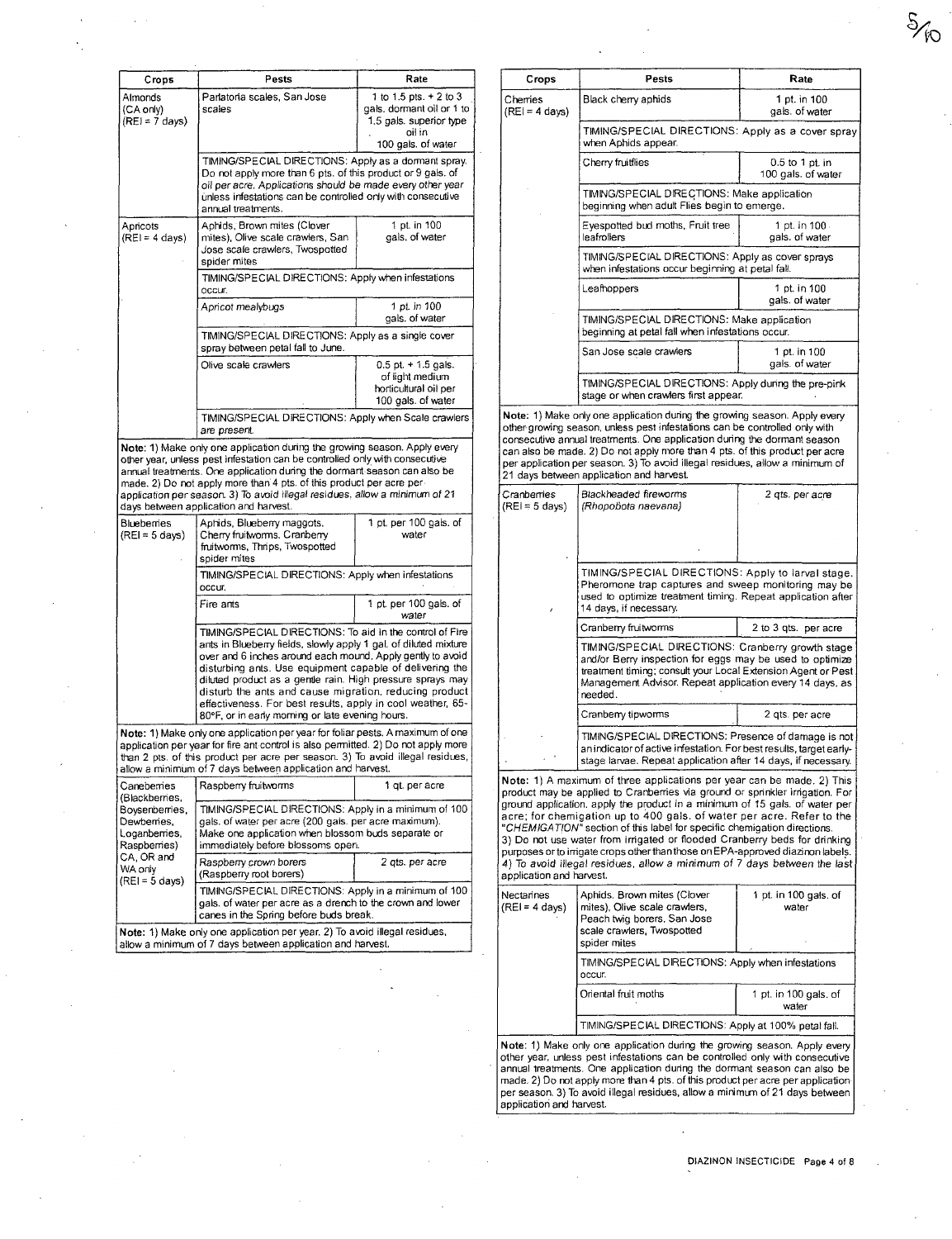| Crops                               | Pests                                                                                                                                                         | Rate                                   |  |  |
|-------------------------------------|---------------------------------------------------------------------------------------------------------------------------------------------------------------|----------------------------------------|--|--|
| Peaches<br>$(REI = 4 \text{ days})$ | Aphids, Brown mites (Clover<br>mites), Olive scale crawlers, San<br>Jose scale crawlers, Twospotted<br>spider mites                                           | 1 pt. in 100 gals. of<br>water         |  |  |
|                                     | TIMING/SPECIAL DIRECTIONS: Apply when infestations<br>OCCLIF.                                                                                                 |                                        |  |  |
|                                     | Leafhoppers<br>1 pt. in 100 gals. of<br>water                                                                                                                 |                                        |  |  |
|                                     | TIMING/SPECIAL DIRECTIONS: Make application beginning<br>at petal fall when pests occur.                                                                      |                                        |  |  |
|                                     | Oriental fruit moths<br>1 pt. in 100 gals. of<br>water                                                                                                        |                                        |  |  |
|                                     | TIMING/SPECIAL DIRECTIONS: Apply at 100% petal fall.                                                                                                          |                                        |  |  |
|                                     | Peach twig borers                                                                                                                                             | 1 pt. in 100 gals, of<br>water         |  |  |
|                                     | TIMING/SPECIAL DIRECTIONS: Apply when insects occur in<br>May and June.                                                                                       |                                        |  |  |
|                                     | White peach scales                                                                                                                                            | 1.5 to 2 pts. in<br>100 gals. of water |  |  |
|                                     | TIMING/SPECIAL DIRECTIONS: Apply post-harvest, timed to<br>coincide with peak crawler and immature Scale activity. Do<br>not apply before fruit is harvested. |                                        |  |  |

Note: 1) Make only one application during the growing season. Apply every other year. unless pest infestations can be controlled only with consecutive annual treatments. One application during the dormant season can also be made. 2) Do not apply more than 4 pts. of this product per acre per application per season. 3) To avoid illegal residues, allow a minimum of 21 days between application and harvest.

| Plums, Prunes            | l Brown mites (Clover mites),                              | 1 pt. in 100                            |  |
|--------------------------|------------------------------------------------------------|-----------------------------------------|--|
| $(REI = 4 \text{ days})$ | European red spider mites                                  | gals. of water                          |  |
|                          | Leafcurl plum aphids, Mealy plum<br>aphids. Thistle aphids | $0.5$ to 1 pt. in<br>100 gals, of water |  |

Note: 1) Make only one application during the growing season. Apply every other<br>year, unless pest infestations can be controlled only with consecutive annual<br>treatments. One application during the dormant season is also al not apply mare than 4 pts. of this product per acre per applicalion per season. 3) To awid illegal residues, aI/ow a minimum of 21 days between application and harvest.

| <b>Strawberries</b><br>$(REI = 3 days)$ | Aphids, Twospotted spider mites                                                                                                                                                                                            | 1 pt. in 100 gals.<br>of water per acre |  |  |
|-----------------------------------------|----------------------------------------------------------------------------------------------------------------------------------------------------------------------------------------------------------------------------|-----------------------------------------|--|--|
|                                         | TIMING/SPECIAL DIRECTIONS: Apply when pests occur.                                                                                                                                                                         |                                         |  |  |
|                                         | Cyclamen mites                                                                                                                                                                                                             | 1 gt. in 100 gals.<br>of water per acre |  |  |
|                                         | TIMING/SPECIAL DIRECTIONS: Direct spray to the plant<br>crowns. Plants should be sufficiently agitated to assure<br>thorough coverage of the foliage.                                                                      |                                         |  |  |
|                                         | Mole crickets                                                                                                                                                                                                              | 1 gt. per acre                          |  |  |
|                                         | TIMING/SPECIAL DIRECTIONS: Broadcast in sufficient<br>water to obtain even coverage when insects are present.<br>Apply 1 to 2 days before transplanting and immediately<br>incorporate into the top 1 to 2 inches of soil. |                                         |  |  |
|                                         | Strawberry leafrollers                                                                                                                                                                                                     | 0.75 to 1 pt. in 100<br>gals, of water  |  |  |
|                                         | TIMING/SPECIAL DIRECTIONS: Apply 200 gals. of spray per<br>acre when blossoms show color.                                                                                                                                  |                                         |  |  |
|                                         | Note: 1) Do not make more than one foliar and one soil application per crop.                                                                                                                                               |                                         |  |  |

Note: 1) Do not make more than one foliar and one soil application per crop.<br>2) To avoid illegal residues, allow a minimum of 5 days between application and harvest.

#### VEGETABLE CROPS

For foliar or soil applications, this product should always be applied as a spray in sufficient water to assure thorough coverage of the foliage or soil. This product may be applied using ground equipment as specified in the following table. This table indicates the minimum amount of water that can be used. The specific amount of this product to be used appears under the separate directions for use for each crop.

|                            |                              | Ground<br>Application                      | Aerial<br>Application        |
|----------------------------|------------------------------|--------------------------------------------|------------------------------|
| Crops                      | Minimum<br>Gals.<br>per Acre | Minimum<br>or<br>Gals.per<br>1,000 Sq. Ft. | Minimum<br>Gais. per<br>Acre |
| Beets (Red table)          | 10                           | $\overline{c}$                             |                              |
| Broccoli                   | 10                           | $\overline{c}$                             |                              |
| <b>Brussels sprouts</b>    | 10                           | $\overline{c}$                             |                              |
| Cabbage                    | 10                           | $\overline{c}$<br>,                        |                              |
| Cantaloupe                 | 5<br>$\ddot{\phantom{a}}$    | 1                                          |                              |
| Carrots                    | 10                           | 2                                          |                              |
| Casaba melons              | 5                            | 1                                          | DO<br><b>NOT</b>             |
| Cauliflower                | 10                           | $\overline{2}$                             | USE <sup>-</sup>             |
| Collards                   | 10                           | $\overline{2}$                             |                              |
| Crenshaw melons            | 5                            | $\mathbf{1}$                               |                              |
| Endive (Escarole)          | 10                           | 2                                          |                              |
| Ginseng                    | 10                           | 2                                          |                              |
| Honeydew melons            | 5                            | 1                                          |                              |
| Kale                       | 10                           | $\overline{2}$                             |                              |
| Lettuce (Head)             | 10                           | $\overline{c}$<br>$\ddot{\phantom{a}}$     | 5                            |
| Lettuce (Leaf)             | 10                           | $\overline{2}$                             | 5                            |
| Muskmelons                 | 5                            | 1                                          |                              |
| Mustard Greens             | 10                           | Ź.                                         |                              |
| Onions<br>(Bulb and Green) | 10                           | $\overline{c}$                             |                              |
| Persian melons             | 5                            | 1                                          | <b>DO</b>                    |
| Radishes                   | 10                           | $\overline{2}$                             | <b>NOT</b><br>USE            |
| Rutabagas                  | 10                           | $\overline{c}$                             |                              |
| Spinach                    | l,<br>10                     | $\overline{2}$                             |                              |
| Tomatoes                   | 10                           | $\overline{2}$                             |                              |
| Watermeions                | 5                            | 1                                          |                              |

 $\frac{1}{\sqrt{2}}$ 

Observe stated maximum numbers of applications per season. Do not apply to food crops grown in greenhouses.

Note: Soil Incorporation: Following application of this product to control<br>vegetable soil insects, immediately incorporate the product into the soil to the<br>recommended depth (see "TIMING/SPECIAL DIRECTIONS") using a rotary cultivator. disk. harrow or other suitable means. For control of surface cutworms, incorporate 2 to 3 inches; for subterranean cutworms, incorporate 3 to 6 inches.

| Crops                          | Pests                                                                                                                                       | Rate                 |  |
|--------------------------------|---------------------------------------------------------------------------------------------------------------------------------------------|----------------------|--|
| <b>Beets</b>                   | Cutwomns                                                                                                                                    | 2 to 4 gts. per acre |  |
| (Red table)<br>$(RE) = 3 days$ | TIMING/SPECIAL DIRECTIONS: Broadcast just before<br>planting and immediately incorporate into the soil.<br>(See "Soil Incorporation Note".) |                      |  |
|                                | Mole crickets                                                                                                                               | 1 qt per acre        |  |
|                                | TIMING/SPECIAL DIRECTIONS: One to two days before<br>planting, broadcast and immediately incorporate into the<br>top 1 to 2 inches of soil. |                      |  |
|                                | Wireworms                                                                                                                                   | 3 to 4 gts. per acre |  |
|                                | TIMING/SPECIAL DIRECTIONS: Broadcast just before<br>planting and immediately incorporate into the top 4 to 8<br>inches of soil.             |                      |  |
|                                | Note: Do not make more than one soil application per year.                                                                                  |                      |  |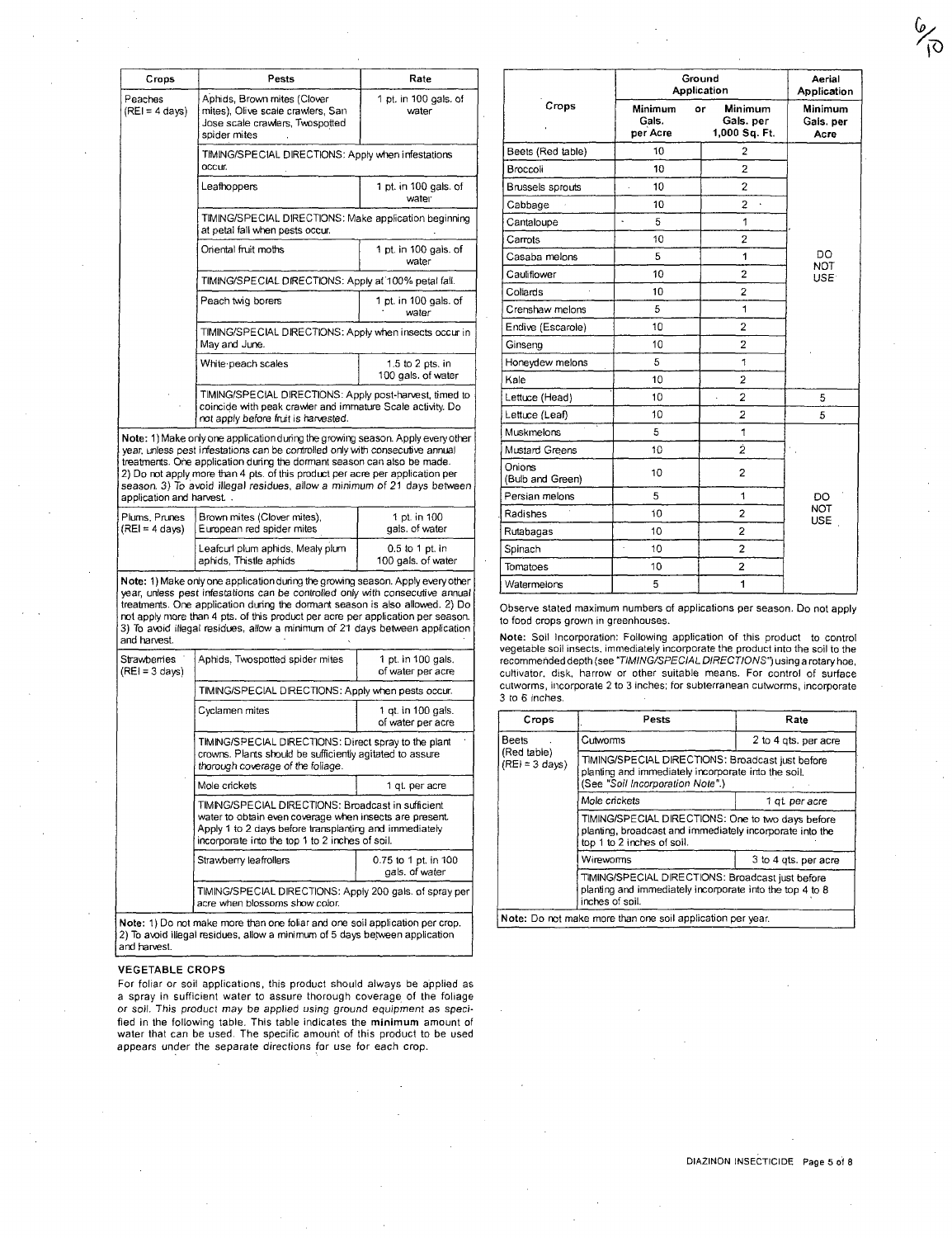| Crops<br>Broccoli           | Pests<br>Cutworms                                                                                                                                                                         | Rate<br>2 to 4 gts. per acre                     | Crops                                   | Pests                                                                                                                                                                                    | Rate                                    |
|-----------------------------|-------------------------------------------------------------------------------------------------------------------------------------------------------------------------------------------|--------------------------------------------------|-----------------------------------------|------------------------------------------------------------------------------------------------------------------------------------------------------------------------------------------|-----------------------------------------|
| $(REI = 4 \text{ days})$    | TIMING/SPECIAL DIRECTIONS: Broadcast just before<br>planting and immediately incorporate into the soil.                                                                                   |                                                  | Carrots<br>$(REI = 3 days)$             | Cutworms<br>TIMING/SPECIAL DIRECTIONS: Broadcast just befo                                                                                                                               | 2 to 4 qts. per acre                    |
|                             | (See "Soil Incorporation Note".)<br>Mole crickets                                                                                                                                         | 1 gt. per acre                                   |                                         | planting and immediately incorporate into the soil.<br>(See "Soil Incorporation Note".)                                                                                                  |                                         |
|                             | TIMING/SPECIAL DIRECTIONS: One to two days before                                                                                                                                         |                                                  |                                         | Mole crickets                                                                                                                                                                            | 1 qt. per acre                          |
|                             | planting, broadcast and immediately incorporate into the top<br>1 to 2 inches of soil.<br>Root maggots                                                                                    | 2 to 3 gts. per acre                             |                                         | TIMING/SPECIAL DIRECTIONS: One to two days before<br>planting, broadcast and immediately incorporate into the t<br>1 to 2 inches of soil.                                                |                                         |
|                             | TIMING/SPECIAL DIRECTIONS: Broadcast just before                                                                                                                                          |                                                  |                                         | Wireworms                                                                                                                                                                                | 3 to 4 qts. per acre                    |
|                             | planting and immediately incorporate into the top 3 to 4<br>inches of soil.                                                                                                               |                                                  |                                         | TIMING/SPECIAL DIRECTIONS: Broadcast just befo                                                                                                                                           |                                         |
|                             | Root maggots                                                                                                                                                                              | 4 to 8 fl. ozs. per<br>50 gals, of water         |                                         | planting and immediately incorporate into the top 4 to<br>inches of soil.                                                                                                                |                                         |
|                             | TIMING/SPECIAL DIRECTIONS: In transplant water as a                                                                                                                                       |                                                  |                                         | Note: Do not make more than one soil application per year.                                                                                                                               |                                         |
|                             | drench application when 200 to 300 gals, of water are used<br>per acre, apply 0.5 to 1 cup (4 to 8 fl. ozs.) per plant by                                                                 |                                                  | Cauliflower<br>$(REI = 4 \text{ days})$ | Cutworms                                                                                                                                                                                 | 2 to 4 gts. per acre                    |
|                             | hand or by tractor-mounted sprayer equipped with drop<br>nozzles to direct spray to the base of the plant.<br>Note: Transplant water treatments may result in stand                       |                                                  |                                         | TIMING/SPECIAL DIRECTIONS: Broadcast just befo<br>planting and immediately incorporate into the soil.<br>(See "Soil Incorporation Note".)                                                |                                         |
|                             | reduction due to plant stress at time of transplanting.<br>Wireworms                                                                                                                      | 3 to 4 gts. per acre                             |                                         | Mole crickets                                                                                                                                                                            | 1 gt. per acre                          |
|                             | TIMING/SPECIAL DIRECTIONS: Broadcast just before<br>planting and immediately incorporate into the top 4 to 8<br>inches of soil.                                                           |                                                  |                                         | TIMING/SPECIAL DIRECTIONS: One to two days befo<br>planting, broadcast and immediately incorporate into the to<br>1 to 2 inches of soil.                                                 |                                         |
|                             | Note: Do not make more than one soil application per year.                                                                                                                                |                                                  |                                         | Root maggots                                                                                                                                                                             | 2 to 3 gts, per acre                    |
| <b>Brussels</b>             | Cutworms                                                                                                                                                                                  | 2 to 4 gts. per acre                             |                                         | TIMING/SPECIAL DIRECTIONS: Broadcast just befo                                                                                                                                           |                                         |
| sprouts<br>$(REI = 4 days)$ | TIMING/SPECIAL DIRECTIONS: Broadcast just before<br>planting and immediately incorporate into the soil. (See                                                                              |                                                  |                                         | planting and immediately incorporate into the top 3 to<br>inches of soil.                                                                                                                |                                         |
|                             | "Soil Incorporation Note".)<br>Mole crickets                                                                                                                                              | 1 qt. per acre                                   |                                         | Root maggots                                                                                                                                                                             | 4 to 8 fl. ozs. in<br>50 gals. of water |
|                             | TIMING/SPECIAL DIRECTIONS: One to two days before                                                                                                                                         |                                                  |                                         | TIMING/SPECIAL DIRECTIONS: In transplant water as                                                                                                                                        |                                         |
|                             | planting, broadcast and immediately incorporate into the top<br>1 to 2 inches of soil.                                                                                                    | 2 to 3 gts. per acre                             |                                         | drench application when 200 to 300 gals. of water are use<br>per acre, apply 0.5 to 1 cup (4 to 8 fl. ozs.) per plant by har<br>or by tractor-mounted sprayer equipped with drop nozzles |                                         |
|                             | Root maggots                                                                                                                                                                              | TIMING/SPECIAL DIRECTIONS: Broadcast just before |                                         | direct spray to the base of the plant.<br>Note: Transplant water treatments may result in star                                                                                           |                                         |
|                             | planting and immediately incorporate into the top 3 to 4                                                                                                                                  |                                                  |                                         | reduction due to plant stress at time of transplanting.                                                                                                                                  |                                         |
|                             | inches of soil.<br>Root maggots                                                                                                                                                           | 4 to 8 fl. ozs. per                              |                                         | Wireworms                                                                                                                                                                                | 3 to 4 gts, per acre                    |
|                             | TIMING/SPECIAL DIRECTIONS: In transplant water as a                                                                                                                                       | 50 gals. of water                                |                                         | TIMING/SPECIAL DIRECTIONS: Broadcast just befor<br>planting and immediately incorporate into the top 4 to                                                                                |                                         |
|                             | drench application when 200 to 300 gals. of water are used<br>per acre, apply 0.5 to 1 cup (4 to 8 fl. ozs.) per plant by                                                                 |                                                  |                                         | inches of soil.<br>Note: Do not make more than one soil application per year.                                                                                                            |                                         |
|                             | hand or by tractor-mounted sprayer equipped with drop                                                                                                                                     |                                                  | Collards                                | Cutworms                                                                                                                                                                                 | 2 to 4 gts, per acre                    |
|                             | nozzles to direct spray to the base of the plant.<br>Note: Transplant water treatments may result in stand                                                                                |                                                  | $(REI = 4 days)$                        | TIMING/SPECIAL DIRECTIONS: Broadcast just before                                                                                                                                         |                                         |
|                             | reduction due to plant stress at time of transplanting.<br>Wireworms                                                                                                                      | 3 to 4 gts. per acre                             |                                         | planting and immediately incorporate into the soil.<br>(See "Soil Incorporation Note".)                                                                                                  |                                         |
|                             | TIMING/SPECIAL DIRECTIONS: Broadcast just before                                                                                                                                          |                                                  |                                         | Mole crickets                                                                                                                                                                            | 1 qt. per acre                          |
|                             | planting and immediately incorporate into top 4 to 8 inches                                                                                                                               |                                                  |                                         | TIMING/SPECIAL DIRECTIONS: One to two days before                                                                                                                                        |                                         |
|                             | of soil.<br>Note: Do not make more than one soil application per year.                                                                                                                    |                                                  |                                         | planting, broadcast and immediately incorporate into the<br>top 1 to 2 inches of soil.                                                                                                   |                                         |
| Cabbage                     | Cutworms                                                                                                                                                                                  | 2 to 4 ats. per acre                             |                                         | Wireworms                                                                                                                                                                                | 3 to 4 gts, per acre                    |
| $(REI = 4 \text{ days})$    | TIMING/SPECIAL DIRECTIONS: Broadcast just before<br>planting and immediately incorporate into the soil. (See"Soil<br>Incorporation Note".)                                                |                                                  |                                         | TIMING/SPECIAL DIRECTIONS: Broadcast just before<br>planting and immediately incorporate into the top 4 to 8<br>inches of soil.                                                          |                                         |
|                             | Mole crickets                                                                                                                                                                             | 1 gt. per acre                                   |                                         | Note: Do not make more than one soil application per year.                                                                                                                               |                                         |
|                             | TIMING/SPECIAL DIRECTIONS: One to two days before                                                                                                                                         |                                                  | Endive                                  | Cutworms                                                                                                                                                                                 | 2 to 4 gts, per acre                    |
|                             | planting, broadcast and immediately incorporate into the top<br>1 to 2 inches of soil.<br>Root maggots                                                                                    | 2 to 3 gts. per acre                             | (Escarole)<br>$(REI = 4 \text{ days})$  | TIMING/SPECIAL DIRECTIONS: Broadcast just before<br>planting and immediately incorporate into the soil.                                                                                  |                                         |
|                             | TIMING/SPECIAL DIRECTIONS: Broadcast just before                                                                                                                                          |                                                  |                                         | (See "Soil Incorporation Note".)                                                                                                                                                         |                                         |
|                             | planting and immediately incorporate into the top 3 to 4                                                                                                                                  |                                                  |                                         | Mole crickets                                                                                                                                                                            | 1 gt. per acre                          |
|                             | inches of soil.<br>Root maggots                                                                                                                                                           | 4 to 8 fl. ozs. in 50 gals.<br>of water          |                                         | TIMING/SPECIAL DIRECTIONS: One to two days before<br>planting, broadcast and immediately incorporate into the<br>top 1 to 2 inches of soil.                                              |                                         |
|                             | TIMING/SPECIAL DIRECTIONS: In transplant water as a                                                                                                                                       |                                                  |                                         | Wireworms                                                                                                                                                                                | 3 to 4 gts, per acre                    |
|                             | drench application when 200 to 300 gals, of water are used<br>per acre, apply 0.5 to 1 cup (4 to 8 ozs.) per plant by hand<br>or by tractor-mounted sprayer equipped with drop nozzles to |                                                  |                                         | TIMING/SPECIAL DIRECTIONS: Broadcast before planting<br>and immediately incorporate into the top 4 to 8 inches of<br>soil.                                                               |                                         |
|                             | direct spray to the base of the plant.<br>Note: Transplant water treatments may result in stand<br>reduction due to stress at time of transplanting.                                      |                                                  |                                         | Note: Do not make more than one soil application per year.                                                                                                                               |                                         |
|                             | Wireworms                                                                                                                                                                                 | 3 to 4 gts. per acre                             |                                         |                                                                                                                                                                                          |                                         |
|                             | TIMING/SPECIAL DIRECTIONS: Broadcast just before<br>planting and immediately incorporate into the top 4 to 8                                                                              |                                                  |                                         |                                                                                                                                                                                          |                                         |
|                             | inches of soil.                                                                                                                                                                           |                                                  |                                         |                                                                                                                                                                                          |                                         |

| Pests                                                                                                                                                                                                                               | Rate                                     | Crops                                  | Pests                                                                                                                                                                                         | Rate                                    |
|-------------------------------------------------------------------------------------------------------------------------------------------------------------------------------------------------------------------------------------|------------------------------------------|----------------------------------------|-----------------------------------------------------------------------------------------------------------------------------------------------------------------------------------------------|-----------------------------------------|
| Cutworms                                                                                                                                                                                                                            | 2 to 4 gts. per acre                     | Carrots                                | Cutworms                                                                                                                                                                                      | 2 to 4 qts. per acre                    |
| TIMING/SPECIAL DIRECTIONS: Broadcast just before<br>planting and immediately incorporate into the soil.<br>(See "Soil Incorporation Note".)                                                                                         |                                          | $(REI = 3 days)$                       | TIMING/SPECIAL DIRECTIONS: Broadcast just before<br>planting and immediately incorporate into the soil.<br>(See "Soil Incorporation Note".)                                                   |                                         |
| Mole crickets                                                                                                                                                                                                                       | 1 gt. per acre                           |                                        | Mole crickets                                                                                                                                                                                 | 1 gt. per acre                          |
| TIMING/SPECIAL DIRECTIONS: One to two days before<br>planting, broadcast and immediately incorporate into the top<br>1 to 2 inches of soil.                                                                                         |                                          |                                        | TIMING/SPECIAL DIRECTIONS: One to two days before<br>planting, broadcast and immediately incorporate into the top                                                                             |                                         |
| Root maggots                                                                                                                                                                                                                        | 2 to 3 gts. per acre                     |                                        | 1 to 2 inches of soil.                                                                                                                                                                        |                                         |
| TIMING/SPECIAL DIRECTIONS: Broadcast just before<br>planting and immediately incorporate into the top 3 to 4                                                                                                                        |                                          |                                        | Wireworms                                                                                                                                                                                     | 3 to 4 gts. per acre                    |
| inches of soil.<br>Root maggots                                                                                                                                                                                                     | 4 to 8 fl. ozs. per<br>50 gals, of water |                                        | TIMING/SPECIAL DIRECTIONS: Broadcast just before<br>planting and immediately incorporate into the top 4 to 8<br>inches of soil.                                                               |                                         |
| TIMING/SPECIAL DIRECTIONS: In transplant water as a                                                                                                                                                                                 |                                          |                                        | Note: Do not make more than one soil application per year.                                                                                                                                    |                                         |
| drench application when 200 to 300 gals, of water are used                                                                                                                                                                          |                                          | Cauliflower                            | Cutworms                                                                                                                                                                                      | 2 to 4 gts. per acre                    |
| per acre, apply 0.5 to 1 cup (4 to 8 fl. ozs.) per plant by<br>hand or by tractor-mounted sprayer equipped with drop<br>nozzles to direct spray to the base of the plant.<br>Note: Transplant water treatments may result in stand  |                                          | $(REI = 4 \text{ days})$               | TIMING/SPECIAL DIRECTIONS: Broadcast just before<br>planting and immediately incorporate into the soil.<br>(See "Soil Incorporation Note".)                                                   |                                         |
| reduction due to plant stress at time of transplanting.                                                                                                                                                                             |                                          |                                        | Mole crickets                                                                                                                                                                                 | 1 gt. per acre                          |
| Wireworms<br>TIMING/SPECIAL DIRECTIONS: Broadcast just before                                                                                                                                                                       | 3 to 4 gts. per acre                     |                                        | TIMING/SPECIAL DIRECTIONS: One to two days before                                                                                                                                             |                                         |
| planting and immediately incorporate into the top 4 to 8<br>inches of soil.                                                                                                                                                         |                                          |                                        | planting, broadcast and immediately incorporate into the top<br>1 to 2 inches of soil.                                                                                                        |                                         |
| ke more than one soil application per year.                                                                                                                                                                                         |                                          |                                        | Root maggots                                                                                                                                                                                  | 2 to 3 gts, per acre                    |
| Cutworms<br>TIMING/SPECIAL DIRECTIONS: Broadcast just before                                                                                                                                                                        | 2 to 4 gts. per acre                     |                                        | TIMING/SPECIAL DIRECTIONS: Broadcast just before<br>planting and immediately incorporate into the top 3 to 4<br>inches of soil.                                                               |                                         |
| planting and immediately incorporate into the soil. (See<br>"Soil Incorporation Note".)                                                                                                                                             |                                          |                                        | Root maggots                                                                                                                                                                                  | 4 to 8 fl. ozs. in<br>50 gals. of water |
| Mole crickets                                                                                                                                                                                                                       | 1 qt. per acre                           |                                        | TIMING/SPECIAL DIRECTIONS: In transplant water as a                                                                                                                                           |                                         |
| TIMING/SPECIAL DIRECTIONS: One to two days before<br>planting, broadcast and immediately incorporate into the top<br>1 to 2 inches of soil.                                                                                         |                                          |                                        | drench application when 200 to 300 gals. of water are used<br>per acre, apply 0.5 to 1 cup (4 to 8 fl. ozs.) per plant by hand<br>or by tractor-mounted sprayer equipped with drop nozzles to |                                         |
| Root maggots                                                                                                                                                                                                                        | 2 to 3 gts. per acre                     |                                        | direct spray to the base of the plant.                                                                                                                                                        |                                         |
| TIMING/SPECIAL DIRECTIONS: Broadcast just before<br>planting and immediately incorporate into the top 3 to 4                                                                                                                        |                                          |                                        | Note: Transplant water treatments may result in stand<br>reduction due to plant stress at time of transplanting.                                                                              |                                         |
| inches of soil.                                                                                                                                                                                                                     |                                          |                                        | Wireworms                                                                                                                                                                                     | 3 to 4 gts, per acre                    |
| Root maggots                                                                                                                                                                                                                        | 4 to 8 fl. ozs. per<br>50 gals, of water |                                        | TIMING/SPECIAL DIRECTIONS: Broadcast just before<br>planting and immediately incorporate into the top 4 to 8                                                                                  |                                         |
| TIMING/SPECIAL DIRECTIONS: In transplant water as a<br>drench application when 200 to 300 gals. of water are used                                                                                                                   |                                          |                                        | inches of soil.                                                                                                                                                                               |                                         |
| per acre, apply 0.5 to 1 cup (4 to 8 fl. ozs.) per plant by                                                                                                                                                                         |                                          |                                        | Note: Do not make more than one soil application per year.                                                                                                                                    |                                         |
| hand or by tractor-mounted sprayer equipped with drop<br>nozzles to direct spray to the base of the plant.                                                                                                                          |                                          | Collards                               | Cutworms                                                                                                                                                                                      | 2 to 4 gts, per acre                    |
| Note: Transplant water treatments may result in stand<br>reduction due to plant stress at time of transplanting.                                                                                                                    |                                          | $(RE = 4 days)$                        | TIMING/SPECIAL DIRECTIONS: Broadcast just before<br>planting and immediately incorporate into the soil.                                                                                       |                                         |
| Wireworms                                                                                                                                                                                                                           | 3 to 4 gts. per acre                     |                                        | (See "Soil Incorporation Note".)                                                                                                                                                              |                                         |
| TIMING/SPECIAL DIRECTIONS: Broadcast just before                                                                                                                                                                                    |                                          |                                        | Mole crickets                                                                                                                                                                                 | 1 qt per acre                           |
| planting and immediately incorporate into top 4 to 8 inches<br>of soil.<br>ke more than one soil application per year.                                                                                                              |                                          |                                        | TIMING/SPECIAL DIRECTIONS: One to two days before<br>planting, broadcast and immediately incorporate into the<br>top 1 to 2 inches of soil.                                                   |                                         |
| Cutworms                                                                                                                                                                                                                            | 2 to 4 gts. per acre                     |                                        | Wireworms                                                                                                                                                                                     | 3 to 4 gts, per acre                    |
| TIMING/SPECIAL DIRECTIONS: Broadcast just before<br>planting and immediately incorporate into the soil. (See "Soil<br>Incorporation Note".)                                                                                         |                                          |                                        | TIMING/SPECIAL DIRECTIONS: Broadcast just before<br>planting and immediately incorporate into the top 4 to 8<br>inches of soil.                                                               |                                         |
| Mole crickets                                                                                                                                                                                                                       | 1 qt. per acre                           |                                        | Note: Do not make more than one soil application per year.                                                                                                                                    |                                         |
| TIMING/SPECIAL DIRECTIONS: One to two days before                                                                                                                                                                                   |                                          | Endive                                 | Cutworms                                                                                                                                                                                      | 2 to 4 ats, per acre                    |
| planting, broadcast and immediately incorporate into the top<br>1 to 2 inches of soil.                                                                                                                                              |                                          | (Escarole)<br>$(REI = 4 \text{ days})$ | TIMING/SPECIAL DIRECTIONS: Broadcast just before                                                                                                                                              |                                         |
| Root maggots                                                                                                                                                                                                                        | 2 to 3 qts. per acre                     |                                        | planting and immediately incorporate into the soil.<br>(See "Soil Incorporation Note".)                                                                                                       |                                         |
| TIMING/SPECIAL DIRECTIONS: Broadcast just before<br>planting and immediately incorporate into the top 3 to 4<br>inches of soil.                                                                                                     |                                          |                                        | Mole crickets                                                                                                                                                                                 | 1 qt. per acre                          |
| Root maggots                                                                                                                                                                                                                        | 4 to 8 fl. ozs. in 50 gals.<br>of water  |                                        | TIMING/SPECIAL DIRECTIONS: One to two days before<br>planting, broadcast and immediately incorporate into the<br>top 1 to 2 inches of soil.                                                   |                                         |
| TIMING/SPECIAL DIRECTIONS: In transplant water as a                                                                                                                                                                                 |                                          |                                        | Wireworms                                                                                                                                                                                     | 3 to 4 gts, per acre                    |
| drench application when 200 to 300 gals. of water are used<br>per acre, apply 0.5 to 1 cup (4 to 8 ozs.) per plant by hand<br>or by tractor-mounted sprayer equipped with drop nozzles to<br>direct spray to the base of the plant. |                                          |                                        | TIMING/SPECIAL DIRECTIONS: Broadcast before planting<br>and immediately incorporate into the top 4 to 8 inches of<br>soil.                                                                    |                                         |
| Note: Transplant water treatments may result in stand<br>reduction due to stress at time of transplanting.                                                                                                                          |                                          |                                        | Note: Do not make more than one soil application per year.                                                                                                                                    |                                         |
|                                                                                                                                                                                                                                     |                                          |                                        |                                                                                                                                                                                               |                                         |

 $\frac{7}{10}$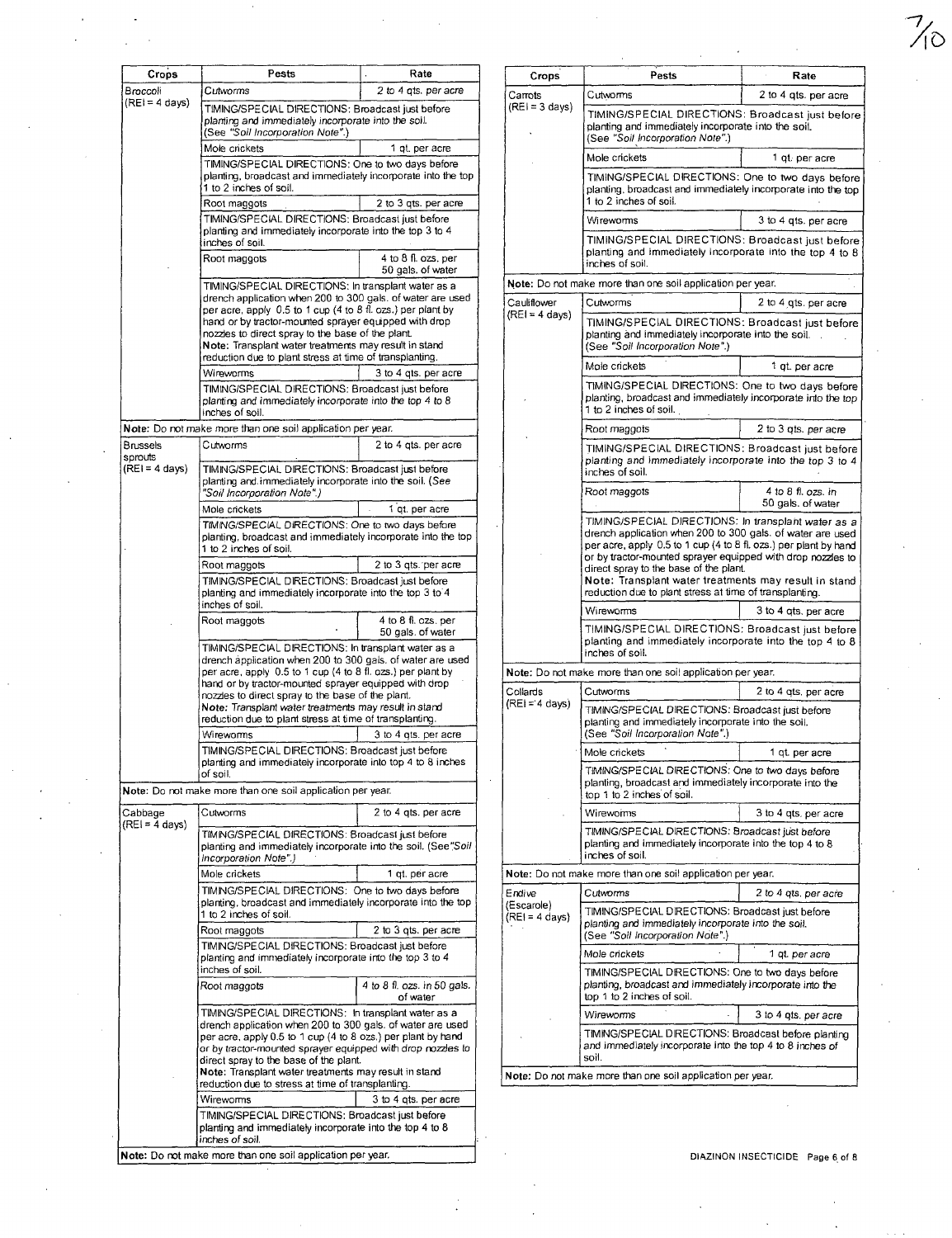| Crops                                      | Pests                                                                                                                                                                                                                                       | Rate                     | Crops                                                                 | Pests                                                                                                                                                                                                                             | Rate                         |  |  |
|--------------------------------------------|---------------------------------------------------------------------------------------------------------------------------------------------------------------------------------------------------------------------------------------------|--------------------------|-----------------------------------------------------------------------|-----------------------------------------------------------------------------------------------------------------------------------------------------------------------------------------------------------------------------------|------------------------------|--|--|
| Ginseng                                    | Aphids, Flea beetles, Jumping                                                                                                                                                                                                               | 0.75 to 1 pt. per acre   | Onions (Bulb                                                          | Onion maggots                                                                                                                                                                                                                     | 2 to 4 gts, per acre         |  |  |
| $(REI = 3 days)$                           | plant lice, Leafhoppers, Lygus<br>bugs<br>TIMING/SPECIAL DIRECTIONS: Spray when insects first<br>appear. For heavy insect infestations, use 1 pt. per acre.                                                                                 |                          | and Green),<br>Garlic, Leeks,<br>Spring onions<br>or scallions,       | TIMING/SPECIAL DIRECTIONS: Broadcast just befo<br>planting and mix into the top 3 to 4 inches of soil.<br>Note: This product will not control organophosphate-resist<br>Onion maggots.                                            |                              |  |  |
|                                            | Apply by ground equipment using 10 to 100 gals. of water<br>per acre. Do not apply during flowering of 3 or 4 year old                                                                                                                      |                          | Japanese<br>bunching<br>onions, Green<br>shallots, Green<br>eschalots | Wireworms                                                                                                                                                                                                                         | 3 to 4 gts. per acre         |  |  |
|                                            | crops. Do not apply within 30 days of harvest. Do not graze<br>treated areas or feed treated forage to livestock.<br>Note: Do not make more than one foliar application per year.                                                           |                          |                                                                       | TIMING/SPECIAL DIRECTIONS: Broadcast just befo<br>planting and immediately incorporate into the top 4 to                                                                                                                          |                              |  |  |
| Kale<br>$(REI = 4 \text{ days})$           | Cutworms                                                                                                                                                                                                                                    | 2 to 4 gts. per acre     | $(REI = 3 \text{ days})$                                              | inches of soil.<br>Note: Do not make more than one soil application per year.                                                                                                                                                     |                              |  |  |
|                                            | TIMING/SPECIAL DIRECTIONS: Broadcast just before                                                                                                                                                                                            |                          | Radishes                                                              | Cutworms                                                                                                                                                                                                                          | 2 to 4 qts. per acre         |  |  |
|                                            | planting and immediately incorporate into the soil.<br>(See "Soil Incorporation Note".)<br>Mole crickets<br>1 gt, per acre<br>TIMING/SPECIAL DIRECTIONS: One to two days before<br>planting, broadcast and immediately incorporate into the |                          | $(REI = 3 days)$                                                      | TIMING/SPECIAL DIRECTIONS: Broadcast just before<br>planting and immediately incorporate into the soil.                                                                                                                           |                              |  |  |
|                                            |                                                                                                                                                                                                                                             |                          |                                                                       | (See "Soil Incorporation Note".)<br>Mole crickets                                                                                                                                                                                 | 1 qt. per acre               |  |  |
|                                            | top 1 to 2 inches of soil.<br>Wireworms                                                                                                                                                                                                     | 3 to 4 gts. per acre     |                                                                       | TIMING/SPECIAL DIRECTIONS: One to two days before<br>planting, broadcast and immediately incorporate into the t                                                                                                                   |                              |  |  |
|                                            | TIMING/SPECIAL DIRECTIONS: Broadcast just before<br>planting and immediately incorporate into the top 4 to 8<br>inches of soil.                                                                                                             |                          |                                                                       | 1 to 2 inches of soil.<br>Wireworms                                                                                                                                                                                               | 3 to 4 gts. per acre         |  |  |
|                                            | Note: Do not make more than one soil application per year.                                                                                                                                                                                  |                          |                                                                       | TIMING/SPECIAL DIRECTIONS: Broadcast just befo                                                                                                                                                                                    |                              |  |  |
| Lettuce                                    | Aphids, Dipterous leafminers                                                                                                                                                                                                                | 0.5 to 1 pt. per acre    |                                                                       | planting and immediately incorporate into the top 4 to<br>inches of soil.                                                                                                                                                         |                              |  |  |
| $(REI = 3 days)$                           | TIMING/SPECIAL DIRECTIONS: Apply when insects occur.<br>Do not make more than one foliar application per crop                                                                                                                               |                          | Note: Do not make more than one soil application per year.            |                                                                                                                                                                                                                                   |                              |  |  |
|                                            | season. Do not apply within 14 days of harvest or illegal                                                                                                                                                                                   |                          | Rutabagas                                                             | Cutworms                                                                                                                                                                                                                          | 2 to 4 gts, per acre         |  |  |
|                                            | residues may occur.<br>Aerial application is permitted.<br><b>EXCEPTION for Lettuce: Applicators applying to Lettuce</b><br>are permitted to use open-cab equipment, PROVIDED they                                                          |                          | $(REI = 4 \text{ days})$                                              | TIMING/SPECIAL DIRECTIONS: Broadcast just befo<br>planting and immediately incorporate into the soil. (See "S<br>Incorporation Note".)                                                                                            |                              |  |  |
|                                            | are wearing chemical-resistant PPE specified in this<br>labeling for handlers not using engineering controls.                                                                                                                               |                          |                                                                       | Mole Crickets                                                                                                                                                                                                                     | 1 qt per acre                |  |  |
|                                            | Note: This product will not control organophosphate-<br>resistant Leafminers.                                                                                                                                                               |                          |                                                                       | TIMING/SPECIAL DIRECTIONS: One to two days befo<br>planting, broadcast and immediately incorporate into the t<br>1 to 2 inches of soil.                                                                                           |                              |  |  |
|                                            | Cutworms<br>TIMING/SPECIAL DIRECTIONS: Broadcast just before                                                                                                                                                                                | 2 gts. per acre          |                                                                       | Wireworms                                                                                                                                                                                                                         | 3 to 4 gts. per acre         |  |  |
|                                            | planting and immediately incorporate into the soil.<br>(See "Soil Incorporation Note".)                                                                                                                                                     |                          |                                                                       | TIMING/SPECIAL DIRECTIONS: Broadcast just befo<br>planting and immediately incorporate into the top 4 to                                                                                                                          |                              |  |  |
|                                            | Mole crickets<br>TIMING/SPECIAL DIRECTIONS: One to two days before                                                                                                                                                                          | 1 qt. per acre           |                                                                       | inches of soil.                                                                                                                                                                                                                   |                              |  |  |
|                                            | planting, broadcast and immediately incorporate into the<br>top 1 to 2 inches of soil.                                                                                                                                                      |                          | Spinach                                                               | Note: Do not make more than one soil application per year.<br>Cutworms                                                                                                                                                            | 2 to 4 gts. per acre         |  |  |
|                                            | Wireworms                                                                                                                                                                                                                                   | 2 qts. per acre          | $(REI = 3 days)$                                                      | TIMING/SPECIAL DIRECTIONS: Broadcast just befo                                                                                                                                                                                    |                              |  |  |
|                                            | TIMING/SPECIAL DIRECTIONS: Broadcast just before<br>planting and immediately incorporate into the top 4 to 8<br>inches of soil.                                                                                                             |                          |                                                                       | planting and immediately incorporate into the soil.<br>(See "Soil Incorporation Note".)                                                                                                                                           |                              |  |  |
|                                            | Note: Do not make more than one soil and one foliar application per crop.                                                                                                                                                                   |                          |                                                                       | Mole crickets<br>TIMING/SPECIAL DIRECTIONS: One to two days before                                                                                                                                                                | 1 gt. per acre               |  |  |
| Melons                                     | Do not apply more than 2 lbs. a.i. (2 qts. of this product) per acre per season.<br>Aphids, Dipterous leafminers,                                                                                                                           | 0.5 to 1.5 pts, per acre |                                                                       | planting, broadcast and immediately incorporate into top 1<br>to 2 inches of soil.                                                                                                                                                |                              |  |  |
| (Cantaloupes.<br>Casabas,                  | Leafhoppers, Melonworms,<br>Spider mites, Striped cucumber                                                                                                                                                                                  |                          |                                                                       | Wireworms                                                                                                                                                                                                                         | 3 to 4 gts. per acre         |  |  |
| Crenshaws,<br>Honeydews,<br>Muskmelons.    | beetles, Thrips<br>TIMING/SPECIAL DIRECTIONS: Apply when insects occur.<br>Do not apply within 3 days of harvest or illegal residues                                                                                                        |                          |                                                                       | TIMING/SPECIAL DIRECTIONS: Broadcast just before<br>planting and immediately incorporate into the top 4 to 8<br>inches of soil.                                                                                                   |                              |  |  |
| Persians and<br>Hybrids of                 | may occur.                                                                                                                                                                                                                                  |                          |                                                                       | Note: Do not make more than one soil application per year.                                                                                                                                                                        |                              |  |  |
| these) and                                 | Note: This product will not control organophosphate-<br>resistant Leafminers.                                                                                                                                                               |                          | Tomatoes                                                              | Cutworms                                                                                                                                                                                                                          | 2 to 4 gts, per acre         |  |  |
| Watermelons<br>(REI = 3 days)              | Cutworms<br>2 to 4 gts. per acre<br>TIMING/SPECIAL DIRECTIONS: Broadcast just before<br>planting and immediately incorporate into the soil. (See                                                                                            |                          | $(REI = 2 \text{ days})$                                              | TIMING/SPECIAL DIRECTIONS: Broadcast just before<br>planting and immediately incorporate into the soil. (See<br>"Soil Incorporation Note".)                                                                                       |                              |  |  |
|                                            | "Soil Incorporation Note".)                                                                                                                                                                                                                 |                          |                                                                       | Mole crickets                                                                                                                                                                                                                     | 1 qt per acre                |  |  |
|                                            | Wireworms                                                                                                                                                                                                                                   | 3 to 4 gts. per acre     |                                                                       | TIMING/SPECIAL DIRECTIONS: One to two days before                                                                                                                                                                                 |                              |  |  |
|                                            | TIMING/SPECIAL DIRECTIONS: Broadcast just before<br>planting and immediately incorporate into the top 4 to 8<br>inches of soil.                                                                                                             |                          |                                                                       | planting, broadcast and immediately incorporate into the<br>top 1 to 2 inches of soil.                                                                                                                                            |                              |  |  |
|                                            | Note: Do not make more than one soil and one foliar application per year.                                                                                                                                                                   |                          |                                                                       | Vinegar flies (Drosophila spp.)                                                                                                                                                                                                   | 0.5 to 1.5 pts. per acr      |  |  |
| Mustard greens<br>$(REI = 4 \text{ days})$ | Cutworms<br>2 to 4 gts. per acre<br>TIMING/SPECIAL DIRECTIONS: Broadcast just before<br>planting and immediately incorporate into the soil                                                                                                  |                          |                                                                       | TIMING/SPECIAL DIRECTIONS: Apply as insects appear.<br>Repeat application, as necessary, every 7 days. Do not<br>make more than 5 applications per season. Do not apply<br>within 1 day of harvest or illegal residues may occur. |                              |  |  |
|                                            | (See "Soil Incorporation Note".)                                                                                                                                                                                                            |                          |                                                                       | Wireworms                                                                                                                                                                                                                         | 3 to 4 gts. per acre         |  |  |
|                                            | Mole crickets<br>1 qt. per acre                                                                                                                                                                                                             |                          |                                                                       | TIMING/SPECIAL DIRECTIONS: Broadcast just before                                                                                                                                                                                  |                              |  |  |
|                                            | TIMIING/SPECIAL DIRECTIONS: One to two days before<br>planting, broadcast and immediately incorporate into the<br>top 1 to 2 inches of soil.                                                                                                |                          |                                                                       | planting and immediately incorporate into the top 4 to 8<br>inches of soil.                                                                                                                                                       |                              |  |  |
|                                            | Wireworms                                                                                                                                                                                                                                   | 3 to 4 gts. per acre     |                                                                       | Note: Do not make more than one soil application per year.                                                                                                                                                                        |                              |  |  |
|                                            | TIMING/SPECIAL DIRECTIONS: Broadcast just before<br>planting and immediately incorporate into the top 4 to 8<br>inches of soil.                                                                                                             |                          |                                                                       |                                                                                                                                                                                                                                   |                              |  |  |
|                                            | Note: Do not make more than one soil application per year.                                                                                                                                                                                  |                          |                                                                       |                                                                                                                                                                                                                                   | DIAZINON INSECTICIDE Page 7. |  |  |

 $\ddot{\phantom{0}}$ 

 $\sqrt{3}$ 

| Crops                                    | Pests                                                                                                                                                                                                                                                       | Rate                       | Crops                            | Pests                                                                                                                                       | Rate                       |
|------------------------------------------|-------------------------------------------------------------------------------------------------------------------------------------------------------------------------------------------------------------------------------------------------------------|----------------------------|----------------------------------|---------------------------------------------------------------------------------------------------------------------------------------------|----------------------------|
| Ginseng<br>$(REI = 3 days)$              | Aphids, Flea beetles, Jumping                                                                                                                                                                                                                               | 0.75 to 1 pt. per acre     | Onions (Bulb                     | Onion maggots                                                                                                                               | 2 to 4 qts. per acre       |
|                                          | plant lice, Leafhoppers, Lygus<br>bugs                                                                                                                                                                                                                      |                            | and Green),<br>Garlic, Leeks,    | TIMING/SPECIAL DIRECTIONS: Broadcast just before                                                                                            |                            |
|                                          | TIMING/SPECIAL DIRECTIONS: Spray when insects first                                                                                                                                                                                                         |                            | Spring onions ·                  | planting and mix into the top 3 to 4 inches of soil.<br>Note: This product will not control organophosphate-resistant<br>Onion maggots.     |                            |
|                                          | appear. For heavy insect infestations, use 1 pt. per acre.                                                                                                                                                                                                  |                            | or scallions.<br>Japanese        |                                                                                                                                             |                            |
|                                          | Apply by ground equipment using 10 to 100 gals. of water<br>per acre. Do not apply during flowering of 3 or 4 year old                                                                                                                                      |                            | bunching                         | Wireworms                                                                                                                                   | 3 to 4 gts. per acre       |
|                                          | crops. Do not apply within 30 days of harvest. Do not graze<br>treated areas or feed treated forage to livestock.                                                                                                                                           |                            | onions, Green<br>shallots, Green | TIMING/SPECIAL DIRECTIONS: Broadcast just before                                                                                            |                            |
|                                          | Note: Do not make more than one foliar application per year.                                                                                                                                                                                                |                            | eschalots                        | planting and immediately incorporate into the top 4 to 8                                                                                    |                            |
| Kale<br>$(RE) = 4$ days)                 | Cutwoms                                                                                                                                                                                                                                                     | 2 to 4 gts. per acre       | $(REI = 3 days)$                 | inches of soil.                                                                                                                             |                            |
|                                          | TIMING/SPECIAL DIRECTIONS: Broadcast just before                                                                                                                                                                                                            |                            |                                  | Note: Do not make more than one soil application per year.                                                                                  |                            |
|                                          | planting and immediately incorporate into the soil.<br>(See "Soil Incorporation Note".)                                                                                                                                                                     |                            | Radishes<br>(REI = 3 days)       | Cutworms                                                                                                                                    | 2 to 4 gts. per acre       |
|                                          | Mole crickets<br>1 gt, per acre                                                                                                                                                                                                                             |                            |                                  | TIMING/SPECIAL DIRECTIONS: Broadcast just before<br>planting and immediately incorporate into the soil.                                     |                            |
|                                          | TIMING/SPECIAL DIRECTIONS: One to two days before                                                                                                                                                                                                           |                            |                                  | (See "Soil Incorporation Note".)                                                                                                            |                            |
|                                          | planting, broadcast and immediately incorporate into the<br>top 1 to 2 inches of soil.                                                                                                                                                                      |                            |                                  | Mole crickets                                                                                                                               | 1 qt. per acre             |
|                                          | Wireworms                                                                                                                                                                                                                                                   | 3 to 4 gts. per acre       |                                  | TIMING/SPECIAL DIRECTIONS: One to two days before<br>planting, broadcast and immediately incorporate into the top                           |                            |
|                                          | TIMING/SPECIAL DIRECTIONS: Broadcast just before<br>planting and immediately incorporate into the top 4 to 8<br>inches of soil.                                                                                                                             |                            |                                  | 1 to 2 inches of soil.                                                                                                                      |                            |
|                                          |                                                                                                                                                                                                                                                             |                            |                                  | Wireworms                                                                                                                                   | 3 to 4 gts. per acre       |
|                                          | Note: Do not make more than one soil application per year.                                                                                                                                                                                                  |                            |                                  | TIMING/SPECIAL DIRECTIONS: Broadcast just before                                                                                            |                            |
| Lettuce                                  | 0.5 to 1 pt. per acre<br>Aphids, Dipterous leafminers<br>TIMING/SPECIAL DIRECTIONS: Apply when insects occur.<br>Do not make more than one foliar application per crop<br>season. Do not apply within 14 days of harvest or illegal                         |                            |                                  | planting and immediately incorporate into the top 4 to 8<br>inches of soil.                                                                 |                            |
| (REI = 3 days)                           |                                                                                                                                                                                                                                                             |                            |                                  | Note: Do not make more than one soil application per year.                                                                                  |                            |
|                                          |                                                                                                                                                                                                                                                             |                            | Rutabagas                        | Cutworms                                                                                                                                    | 2 to 4 qts, per acre       |
|                                          | residues may occur.<br>Aerial application is permitted.                                                                                                                                                                                                     |                            | $(REI = 4 \text{ days})$         | TIMING/SPECIAL DIRECTIONS: Broadcast just before                                                                                            |                            |
|                                          | <b>EXCEPTION for Lettuce: Applicators applying to Lettuce</b><br>are permitted to use open-cab equipment, PROVIDED they                                                                                                                                     |                            |                                  | planting and immediately incorporate into the soil. (See "Soil<br>Incorporation Note".)                                                     |                            |
|                                          | are wearing chemical-resistant PPE specified in this<br>labeling for handlers not using engineering controls.                                                                                                                                               |                            |                                  | Mole Crickets -                                                                                                                             | 1 qt per acre              |
|                                          | Note: This product will not control organophosphate-<br>resistant Leafminers.<br>Cutworms<br>2 gts. per acre<br>TIMING/SPECIAL DIRECTIONS: Broadcast just before<br>planting and immediately incorporate into the soil.<br>(See "Soil Incorporation Note".) |                            |                                  | TIMING/SPECIAL DIRECTIONS: One to two days before<br>planting, broadcast and immediately incorporate into the top<br>1 to 2 inches of soil. |                            |
|                                          |                                                                                                                                                                                                                                                             |                            |                                  |                                                                                                                                             |                            |
|                                          |                                                                                                                                                                                                                                                             |                            |                                  | Wireworms                                                                                                                                   | 3 to 4 gts. per acre       |
|                                          |                                                                                                                                                                                                                                                             |                            |                                  | TIMING/SPECIAL DIRECTIONS: Broadcast just before                                                                                            |                            |
|                                          | Mole crickets                                                                                                                                                                                                                                               | 1 qt. per acre             |                                  | planting and immediately incorporate into the top 4 to 8<br>inches of soil.                                                                 |                            |
|                                          | TIMING/SPECIAL DIRECTIONS: One to two days before                                                                                                                                                                                                           |                            |                                  | Note: Do not make more than one soil application per year.                                                                                  |                            |
|                                          | planting, broadcast and immediately incorporate into the<br>top 1 to 2 inches of soil.                                                                                                                                                                      |                            | Spinach                          | Cutworms                                                                                                                                    | 2 to 4 qts. per acre       |
|                                          | Wireworms                                                                                                                                                                                                                                                   | 2 gts, per acre            | $(REI = 3 days)$                 | TIMING/SPECIAL DIRECTIONS: Broadcast just before                                                                                            |                            |
|                                          | TIMING/SPECIAL DIRECTIONS: Broadcast just before<br>planting and immediately incorporate into the top 4 to 8<br>inches of soil.<br>Note: Do not make more than one soil and one foliar application per crop.                                                |                            |                                  | planting and immediately incorporate into the soil.<br>(See "Soil Incorporation Note".)                                                     |                            |
|                                          |                                                                                                                                                                                                                                                             |                            |                                  | Mole crickets                                                                                                                               | 1 gt. per acre             |
|                                          | Do not apply more than 2 lbs. a.i. (2 qts. of this product) per acre per season.                                                                                                                                                                            |                            |                                  | TIMING/SPECIAL DIRECTIONS: One to two days before<br>planting, broadcast and immediately incorporate into top 1                             |                            |
| Melons                                   | Aphids, Dipterous leafminers,                                                                                                                                                                                                                               | $0.5$ to 1.5 pts. per acre |                                  | to 2 inches of soil.                                                                                                                        |                            |
| Cantaloupes.<br>Casabas, a               | Leafhoppers, Melonworms,<br>Spider mites, Striped cucumber                                                                                                                                                                                                  |                            |                                  | Wireworms                                                                                                                                   | 3 to 4 qts, per acre       |
| Crenshaws,<br>Honeydews,<br>Muskmelons,  | beetles, Thrips<br>TIMING/SPECIAL DIRECTIONS: Apply when insects occur.<br>Do not apply within 3 days of harvest or illegal residues                                                                                                                        |                            |                                  | TIMING/SPECIAL DIRECTIONS: Broadcast just before<br>planting and immediately incorporate into the top 4 to 8<br>inches of soil.             |                            |
| Persians and                             | may occur.                                                                                                                                                                                                                                                  |                            |                                  | Note: Do not make more than one soil application per year.                                                                                  |                            |
| Hybrids of<br>these) and                 | Note: This product will not control organophosphate-<br>resistant Leafminers.                                                                                                                                                                               |                            | Tomatoes                         | Cutworms                                                                                                                                    | 2 to 4 gts, per acre       |
| Watermelons<br>(REI = 3 days)            | Cutworms                                                                                                                                                                                                                                                    | 2 to 4 qts. per acre       | $(REI = 2 \text{ days})$         | TIMING/SPECIAL DIRECTIONS: Broadcast just before                                                                                            |                            |
|                                          | TIMING/SPECIAL DIRECTIONS: Broadcast just before<br>planting and immediately incorporate into the soil. (See<br>"Soil Incorporation Note".)<br>Wireworms<br>3 to 4 gts. per acre<br>TIMING/SPECIAL DIRECTIONS: Broadcast just before                        |                            |                                  | planting and immediately incorporate into the soil. (See<br>"Soil Incorporation Note".)                                                     |                            |
|                                          |                                                                                                                                                                                                                                                             |                            |                                  | Mole crickets                                                                                                                               | 1 qt per acre              |
|                                          |                                                                                                                                                                                                                                                             |                            |                                  | TIMING/SPECIAL DIRECTIONS: One to two days before                                                                                           |                            |
|                                          | planting and immediately incorporate into the top 4 to 8<br>inches of soil.                                                                                                                                                                                 |                            |                                  | planting, broadcast and immediately incorporate into the<br>top 1 to 2 inches of soil.                                                      |                            |
|                                          | Note: Do not make more than one soil and one foliar application per year.                                                                                                                                                                                   |                            |                                  | Vinegar flies <i>(Drosophila spp.)</i>                                                                                                      | $0.5$ to 1.5 pts, per acre |
| Mustard greens<br>$REI = 4 \text{ days}$ | Cutworms                                                                                                                                                                                                                                                    | 2 to 4 gts. per acre       |                                  | TIMING/SPECIAL DIRECTIONS: Apply as insects appear.<br>Repeat application, as necessary, every 7 days. Do not                               |                            |
|                                          | TIMING/SPECIAL DIRECTIONS: Broadcast just before<br>planting and immediately incorporate into the soil<br>(See "Soil Incorporation Note".)                                                                                                                  |                            |                                  | make more than 5 applications per season. Do not apply<br>within 1 day of harvest or illegal residues may occur.                            |                            |
|                                          | Mole crickets                                                                                                                                                                                                                                               | 1 qt. per acre             |                                  | Wireworms                                                                                                                                   | 3 to 4 qts. per acre       |
|                                          | TIMIING/SPECIAL DIRECTIONS: One to two days before<br>planting, broadcast and immediately incorporate into the<br>top 1 to 2 inches of soil.                                                                                                                |                            |                                  | TIMING/SPECIAL DIRECTIONS: Broadcast just before<br>planting and immediately incorporate into the top 4 to 8<br>inches of soil.             |                            |
|                                          | Wireworms                                                                                                                                                                                                                                                   | 3 to 4 qts. per acre       |                                  | Note: Do not make more than one soil application per year.                                                                                  |                            |
|                                          |                                                                                                                                                                                                                                                             |                            |                                  |                                                                                                                                             |                            |

 $\frac{8}{10}$ 

DIAZINON INSECTICIDE Page 7 of 8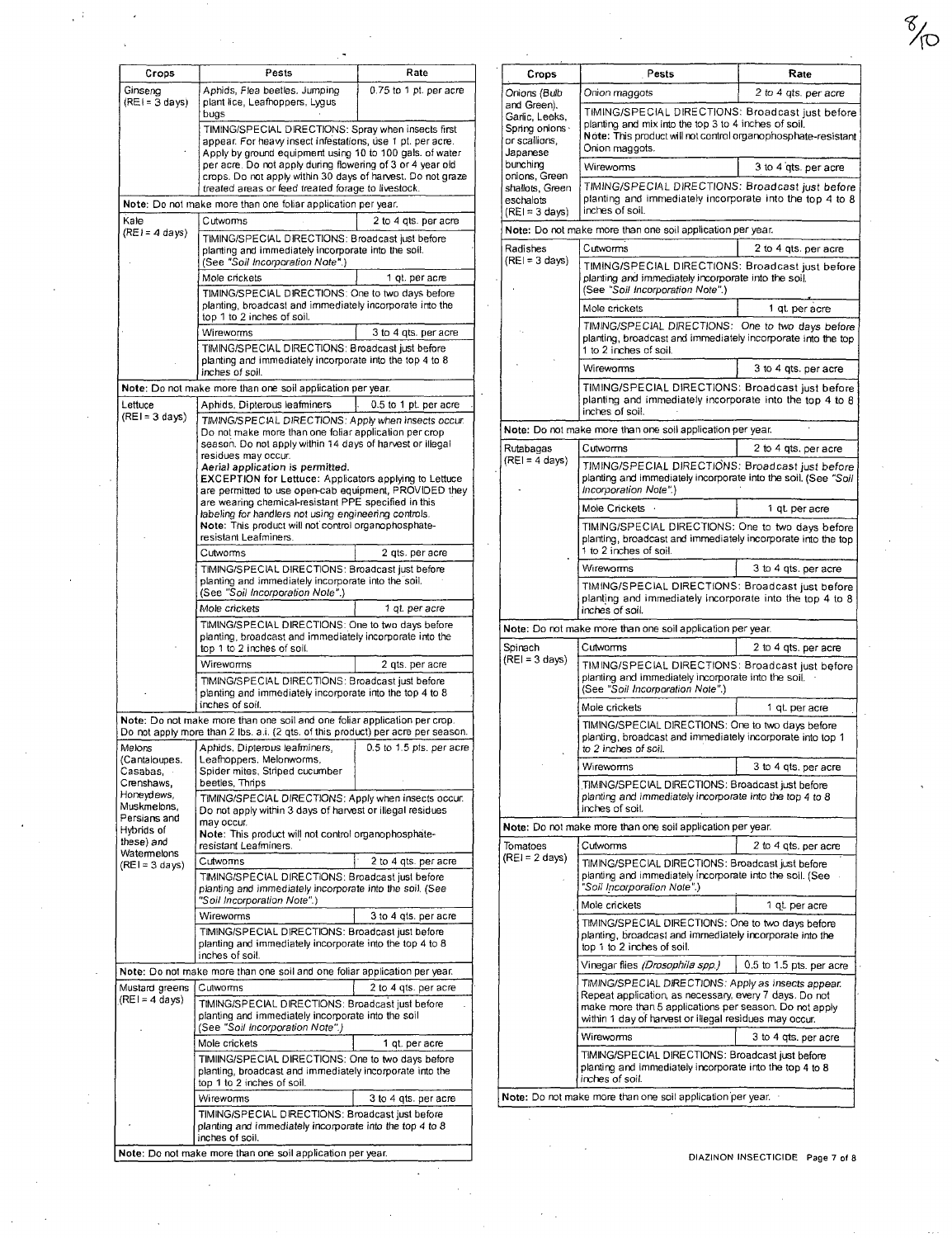INSECT CONTROL ON ORNAMENTALS GROWN OUTDOORS IN NURSERIES' (REI = 7 days for flowers and other commercial ornamentals grown for culting and 2 days for all other commercial ornamentals)

Application is permitted only on commercial ornamentals grown out**doors in nurseries.** 

To control certain insects on Arborvitae, Azalea, Birch, Boxwood, Camellia, Carnation, Chrysanthemum, Crab apple, Dogwood, Douglas fir, Elm, Euonymus, Gladioli, Hawthorn, Holly, Honey locust, Honeysuckle, Juniper, Lilac, Lily, Locust, Maple, Marigold, Oak, Pansy, Petunia, Pine, Ornamental plum, Poplar, Rhododendron, Rose, Scotch pine, Spirea, Spruce, Sycamore, Wax plant (Hoya), Willow, Yellowood and Yew, a pply the recommended rates indicated below. Spray when listed pests first appear. Try to spray underside of leaves and penetrate dense foliage. Repeat as necessary.

USE PRECAUTION: Do not use on Ferns, Gardenias. Hibiscus, Pa-payas, Pilea and Poinsettias since injury to the plants may occur.

|                                                                                                                                                                                                                                                                                                                                                                                                                                                        | Amount of This Product To Use    |                                          |  |  |  |
|--------------------------------------------------------------------------------------------------------------------------------------------------------------------------------------------------------------------------------------------------------------------------------------------------------------------------------------------------------------------------------------------------------------------------------------------------------|----------------------------------|------------------------------------------|--|--|--|
| Insects                                                                                                                                                                                                                                                                                                                                                                                                                                                | Rate Per<br>3 Gals.<br>of Water  | Rate Per<br>100 Gals.<br>of Water        |  |  |  |
| Aphids, Bagworms, Camation bud<br>mites. Carnation shoot mites. Clover<br>mites, Cyclamen mites, Dipterous<br>leafminers. European pine shoot<br>moths, European red spider mites,<br>Flea beeties. Holly bud moths,<br>Juniper webworms, Leafhoppers,<br>Obscure root weevils, Omnivorous<br>leaftiers, Privet mites, Scale<br>crawlers (Cottonycushion,<br>Lecanium, Pine needle, San Jose,<br>Soft), Thrips, Twospotted spider<br>mites. Whiteflies | $0.5$ fl. $oz^*$<br>$(1$ Tbsp.)  | 1 pt $\sim$<br>$(16 \text{ ft. ozs.})$   |  |  |  |
| Apple-and-thorn skeletonizers,<br>Cotoneaster webworms, European<br>pine sawfly, Fall webworms,<br>Hemlock chermes, Oak loopers,<br>Obliquebanded leafrollers,<br>Pearslugs, Tent caterpillars                                                                                                                                                                                                                                                         | $1.5$ fl. ozs. $*$<br>(3 Tbsps.) | $2$ pts. $**$<br>$(32 \text{ ft. ozs.})$ |  |  |  |
| Notes: Do not make more than one foliar application per year. Do not apply<br>more than 1 lb. a.i. (32 fl. ozs. of this product) per acre.                                                                                                                                                                                                                                                                                                             |                                  |                                          |  |  |  |
| *1 fi. $oz = 2$ tablespoons<br>"16 fl. ozs. = 1 pint                                                                                                                                                                                                                                                                                                                                                                                                   |                                  |                                          |  |  |  |

MIMOSA WEBWORMS: Mix 0.5 fluid ounce in 3 gallons of water (or 1 pint in 100 gallons of water) and apply as a thorough foliar spray when adults first appear. Do not make more than one foliar application per crop season.

# **STORAGE AND DISPOSAL**

 $\gamma_{\rm O}$ 

Do not contaminate water, food or feed by storage and disposal. Open dumping is prohibited.

PESTICIDE DISPOSAL: Pesticide wastes are toxic. Improper disposal of excess pesticide, spray mixlure or rinsate is a violation of Federal Law. To avoid harming aquatic organisms in rivers and other surface waters, do not pour the concentrate, spray mixture, or rinse water into sanitary drains (for example. toilets. floor drains, and sinks) or into storm water sewers (for example, street drains). If pesticide, spray mixture or rinsate cannot be disposed of by use according to label instructions, contact your State Pesticide or Environmental Control Agency, or the Hazardous Waste Representative at the nearest EPA Regional Office for guidance.

CONTAINER DISPOSAL: Triple rinse (or equivalent). Then puncture and dispose of in a sanitary landfill or by incineration, or, if allowed by State and Local authorities, by burning. If burned, stay out of smoke.

For minor spills, leaks, etc., follow all precautions indicated on this label and clean up immediately. Take special care to avoid contamination of equipment and facilities during cleanup and disposal of wastes. In the event of a major spill, fire or other emergency, call 1-800-424-9300 (ChemTrec) day or night.

## **WARRANTY-CONDITIONS OF SALE**

OUR RECOMMENDATIONS FOR USE of this product are based upon tests believed reliable. Follow directions carefully. Timing and method of application. weather and crop conditions. mixtures with other chemicals not specifically recommended and other influencing factors in the use of this product are beyond the control of the Selier. Buyer assumes all risks of use, storage and handling of this material not in strict accordance with directions given herewith.

To the extent consistent with applicable law, in no case shall the Manufacturer or the Seller be liable for consequential, special or indirect damages resulting from the use or handling of this product when such use andlor handling is not in strict accordance with directions given herewith. The foregoing is a condition of sale by the Seller and is accepted as such by the Buyer.

## DlAZINON INSECTICIDE Page 8 of 8